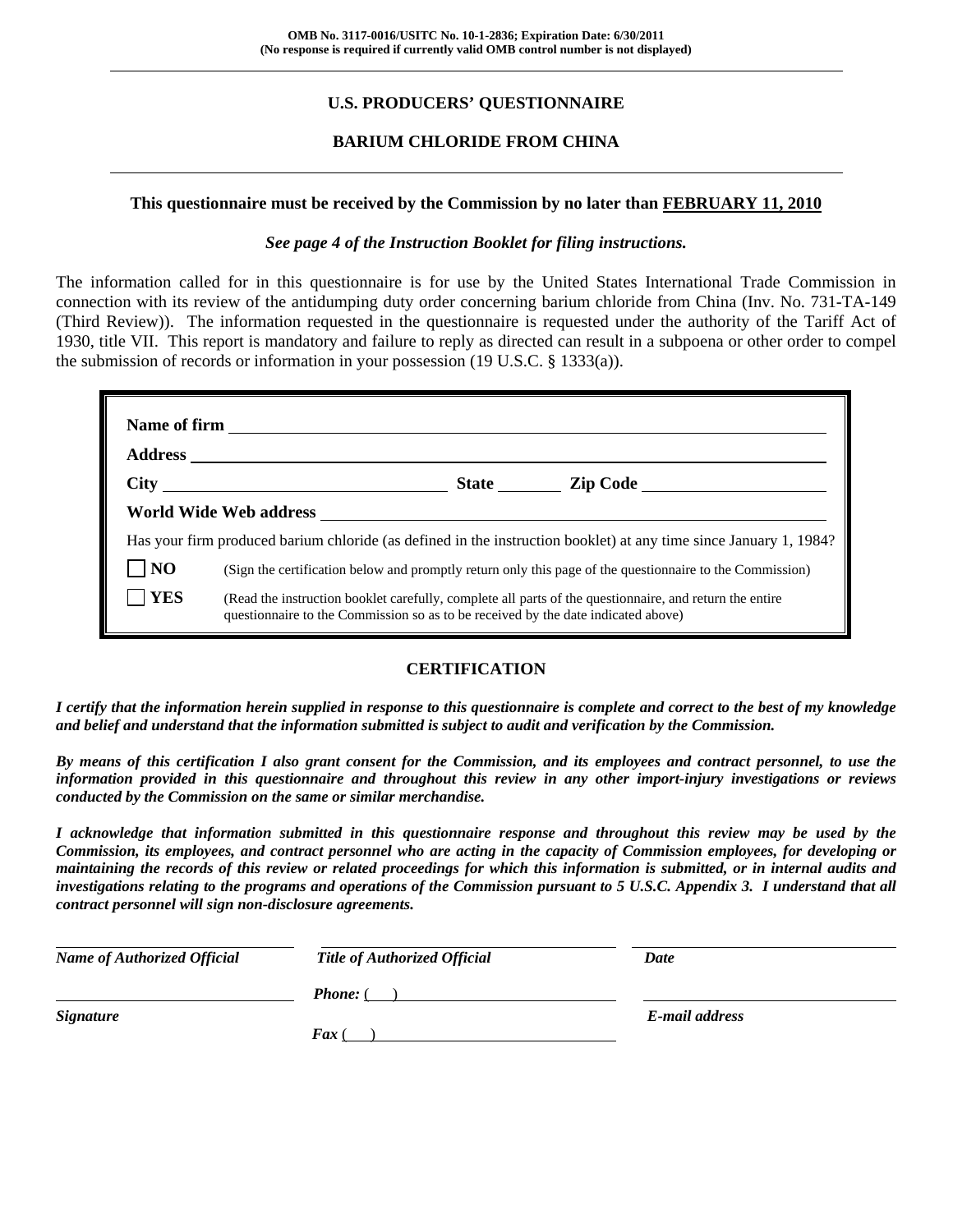## **PART I.—GENERAL INFORMATION**

 $\overline{a}$ 

l

The questions in this questionnaire have been reviewed with market participants to ensure that issues of concern are adequately addressed and that data requests are sufficient, meaningful, and as limited as possible. Public reporting burden for this questionnaire is estimated to average 50 hours per response, including the time for reviewing instructions, searching existing data sources, gathering the data needed, and completing and reviewing the questionnaire. Send comments regarding the accuracy of this burden estimate or any other aspect of this collection of information, including suggestions for reducing the burden, to the Office of Investigations, U.S. International Trade Commission, 500 E Street, SW, Washington, DC 20436.

I-1a. **OMB statistics.--**Please report below the actual number of hours required and the cost to your firm of preparing the reply to this questionnaire and completing the form.

hours hours dollars

- I-1b. **OMB feedback.--**We are interested in any comments you may have for improving this questionnaire in general or the clarity of specific questions. Please attach such comments to your response or send them to the above address.
- I-2. **Establishments covered.--**Provide the name and address of establishment(s) covered by this questionnaire (see page 3 of the instruction booklet for reporting guidelines). If your firm is publicly traded, please specify the stock exchange and trading symbol.
- I-3. **Support for continuation of order.--**Do you support or oppose continuation of the antidumping duty order currently in place for barium chloride from China?

| $\Box$ Support | $\Box$ Oppose | Take no position |
|----------------|---------------|------------------|
|----------------|---------------|------------------|

I-4. **Ownership.--**Is your firm owned, in whole or in part, by any other firm?

| $\Box$ No | $\Box$ Yes--List the following information. |
|-----------|---------------------------------------------|
|-----------|---------------------------------------------|

| Firm name | Address | Extent of ownership |
|-----------|---------|---------------------|
|           |         |                     |
|           |         |                     |
|           |         |                     |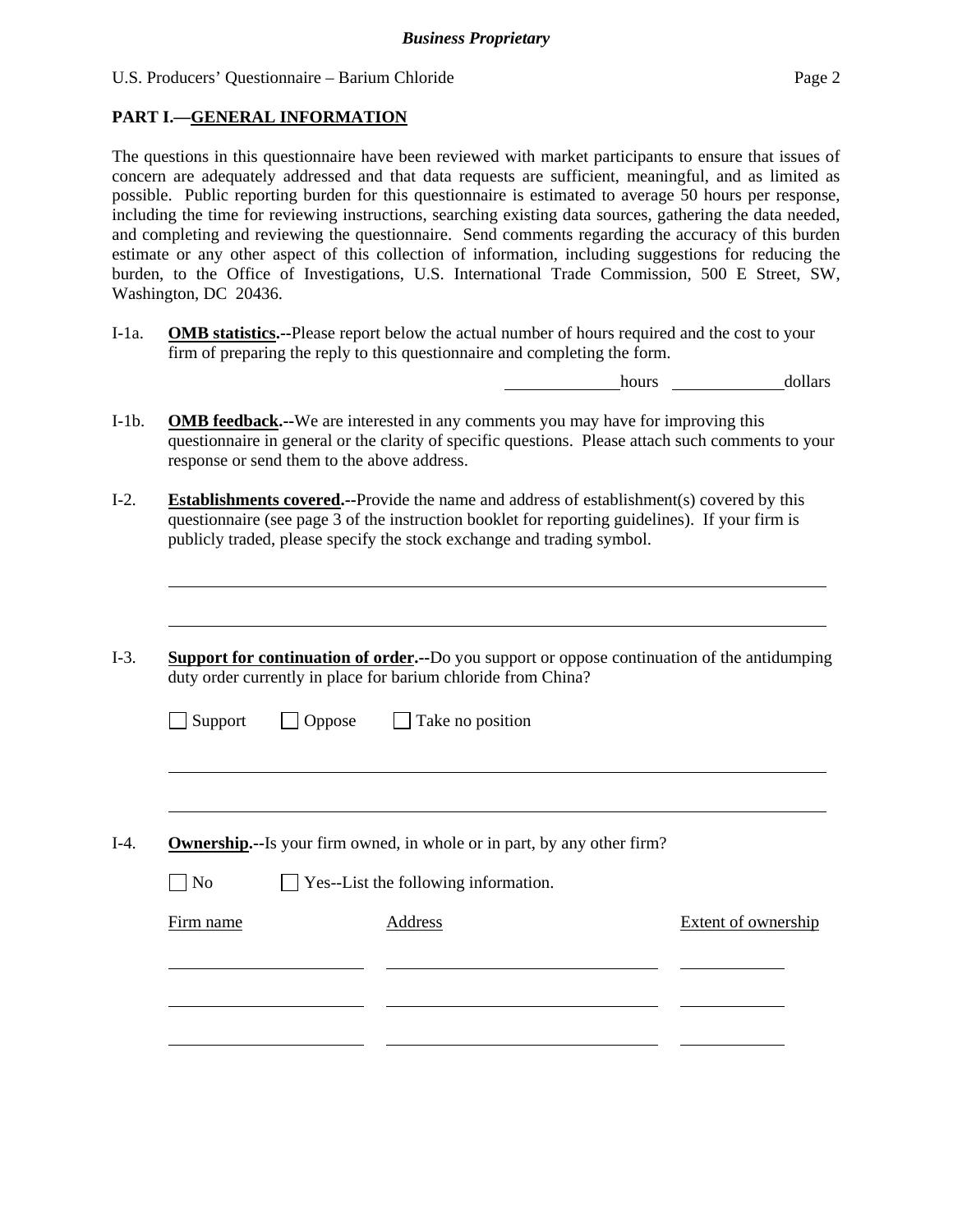## **PART I.--GENERAL INFORMATION***--Continued*

I-5. **Related importers/exporters from China.--**Does your firm have any related firms, either domestic or foreign, which are engaged in importing barium chloride from China into the United States or which are engaged in exporting barium chloride from China to the United States?

| $\Box$ No | $\Box$ Yes--List the following information. |             |
|-----------|---------------------------------------------|-------------|
| Firm name | Address                                     | Affiliation |
|           |                                             |             |
|           |                                             |             |
|           |                                             |             |
|           |                                             |             |

I-6. **Related importers/exporters from all other countries.--**Does your firm have any related firms, either domestic or foreign, which are engaged in importing barium chloride from countries other than China into the United States or which are engaged in exporting barium chloride from countries other than China to the United States?

 $\Box$  No  $\Box$  Yes--List the following information.

| Firm name and country | Address | Affiliation |
|-----------------------|---------|-------------|
|                       |         |             |
|                       |         |             |
|                       |         |             |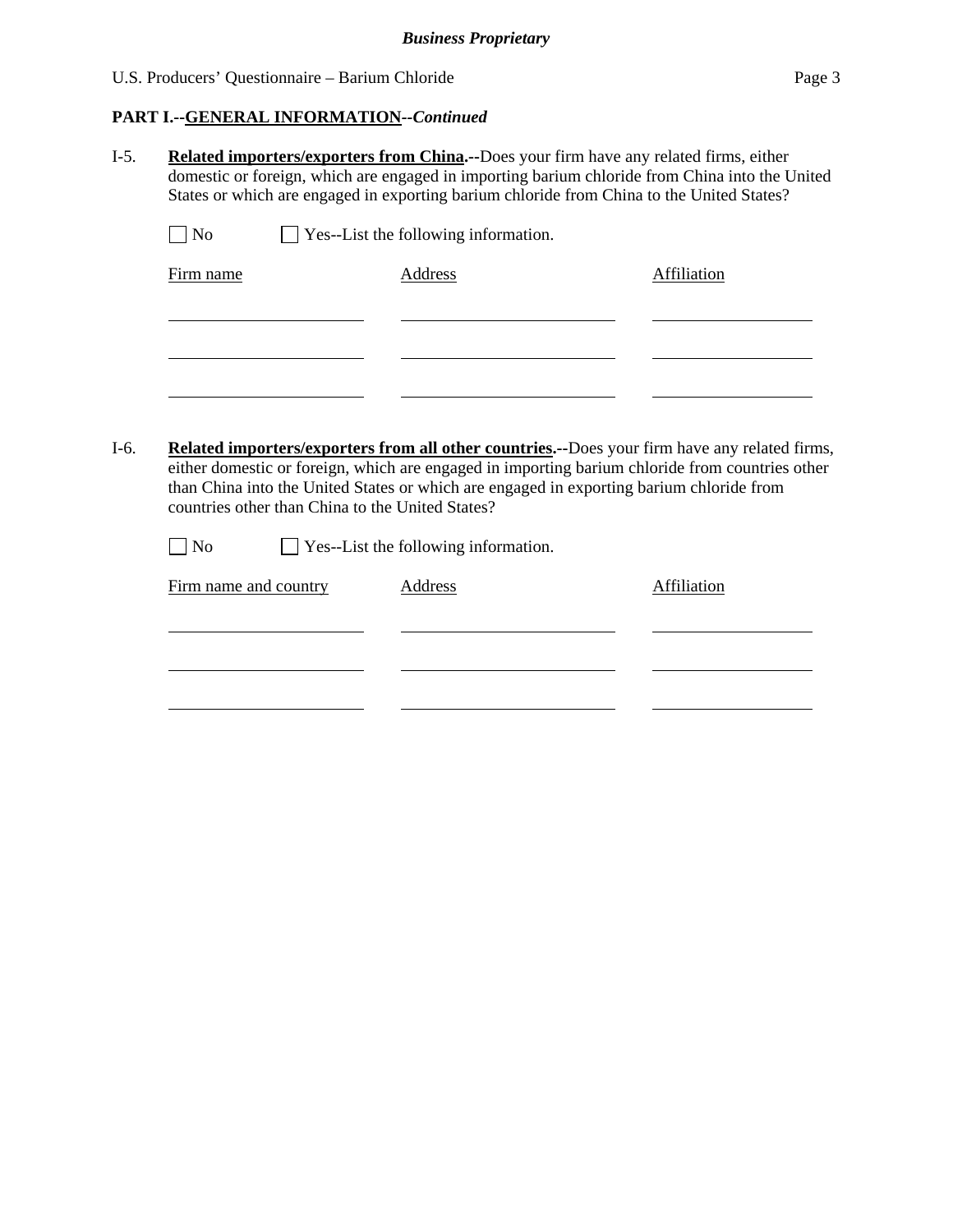## **PART I.--GENERAL INFORMATION***--Continued*

I-7. **Related producers.--**Does your firm have any related firms, either domestic or foreign, which are engaged in the production of barium chloride?

| Firm name         | <b>Address</b>                                                                                                                                                                            | <b>Affiliation</b> |
|-------------------|-------------------------------------------------------------------------------------------------------------------------------------------------------------------------------------------|--------------------|
|                   |                                                                                                                                                                                           |                    |
|                   |                                                                                                                                                                                           |                    |
|                   |                                                                                                                                                                                           |                    |
|                   |                                                                                                                                                                                           |                    |
|                   | <b>Business plan.--</b> In Parts II and IV of this questionnaire we request a copy of your company's                                                                                      |                    |
|                   | business plan. Does your company or any related firm have a business plan or any internal<br>documents that describe, discuss, or analyze expected market conditions for barium chloride? |                    |
| $\blacksquare$ No | □ Yes--Please provide the requested documents. If you are not providing the<br>requested documents, please explain why not.                                                               |                    |
|                   |                                                                                                                                                                                           |                    |
|                   |                                                                                                                                                                                           |                    |
|                   |                                                                                                                                                                                           |                    |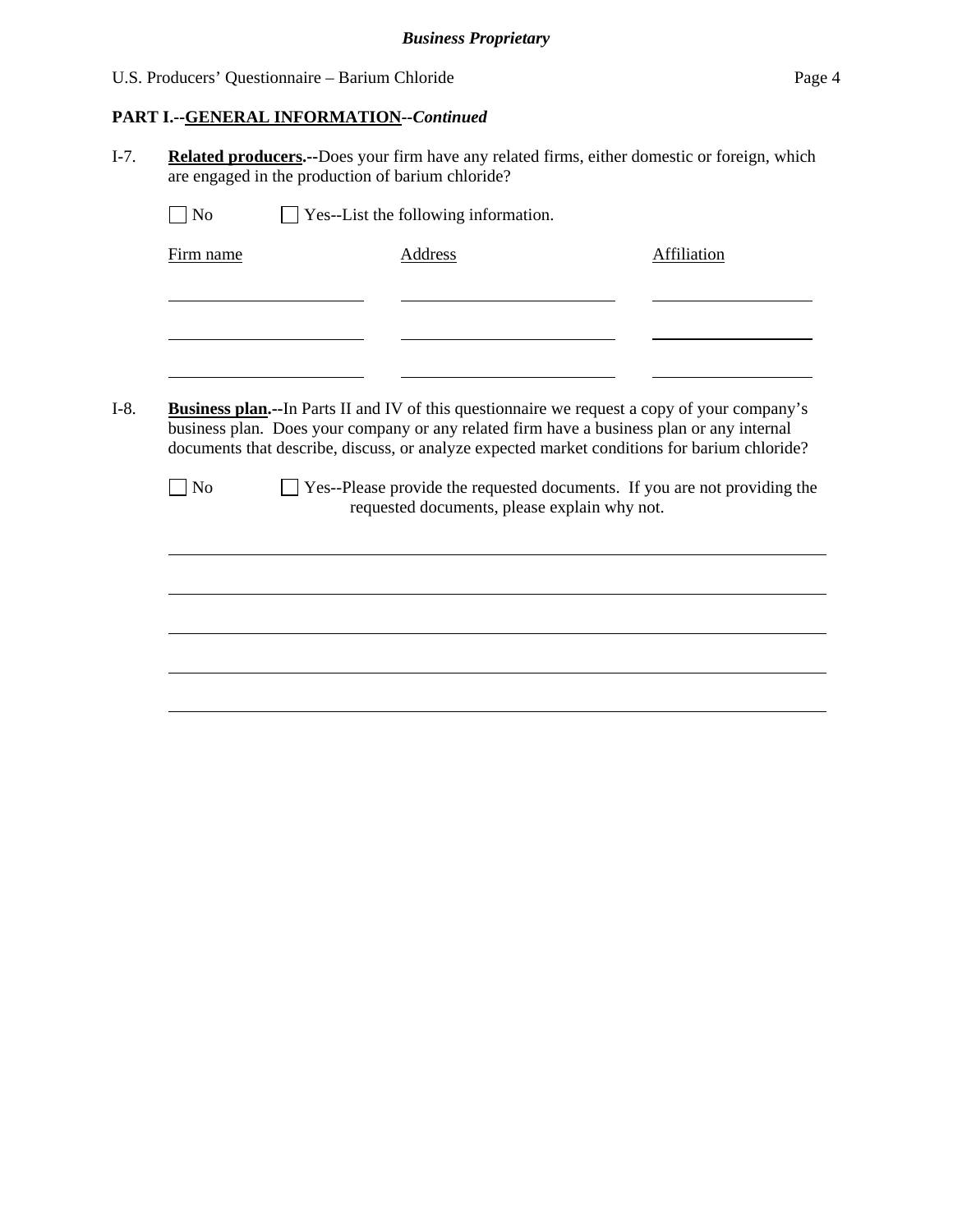## **PART II.--TRADE AND RELATED INFORMATION**

Further information on this part of the questionnaire can be obtained from Amy Sherman (202-205-3289, amy.sherman@usitc.gov). **Supply all data requested on a calendar-year basis**.

II-1. **Contact information (Trade).--**Who should be contacted regarding the requested trade and related information?

| Company contact: |                |                |  |
|------------------|----------------|----------------|--|
|                  | Name and title |                |  |
|                  |                |                |  |
|                  | Phone number   | E-mail address |  |
|                  |                |                |  |

II-2. **Changes in operations.--**Please indicate whether your firm has experienced any of the following changes in relation to the production of barium chloride since 1984?

| (check as many as appropriate) | (please describe) |
|--------------------------------|-------------------|
|                                |                   |
|                                |                   |
|                                |                   |
|                                |                   |
|                                |                   |
|                                |                   |
|                                |                   |
|                                |                   |
|                                |                   |
|                                |                   |
|                                |                   |
|                                |                   |
| $\Box$ prolonged shutdowns or  |                   |
| production curtailments        |                   |
| revised labor agreements       |                   |
|                                |                   |
| other (e.g., technology)       |                   |
|                                |                   |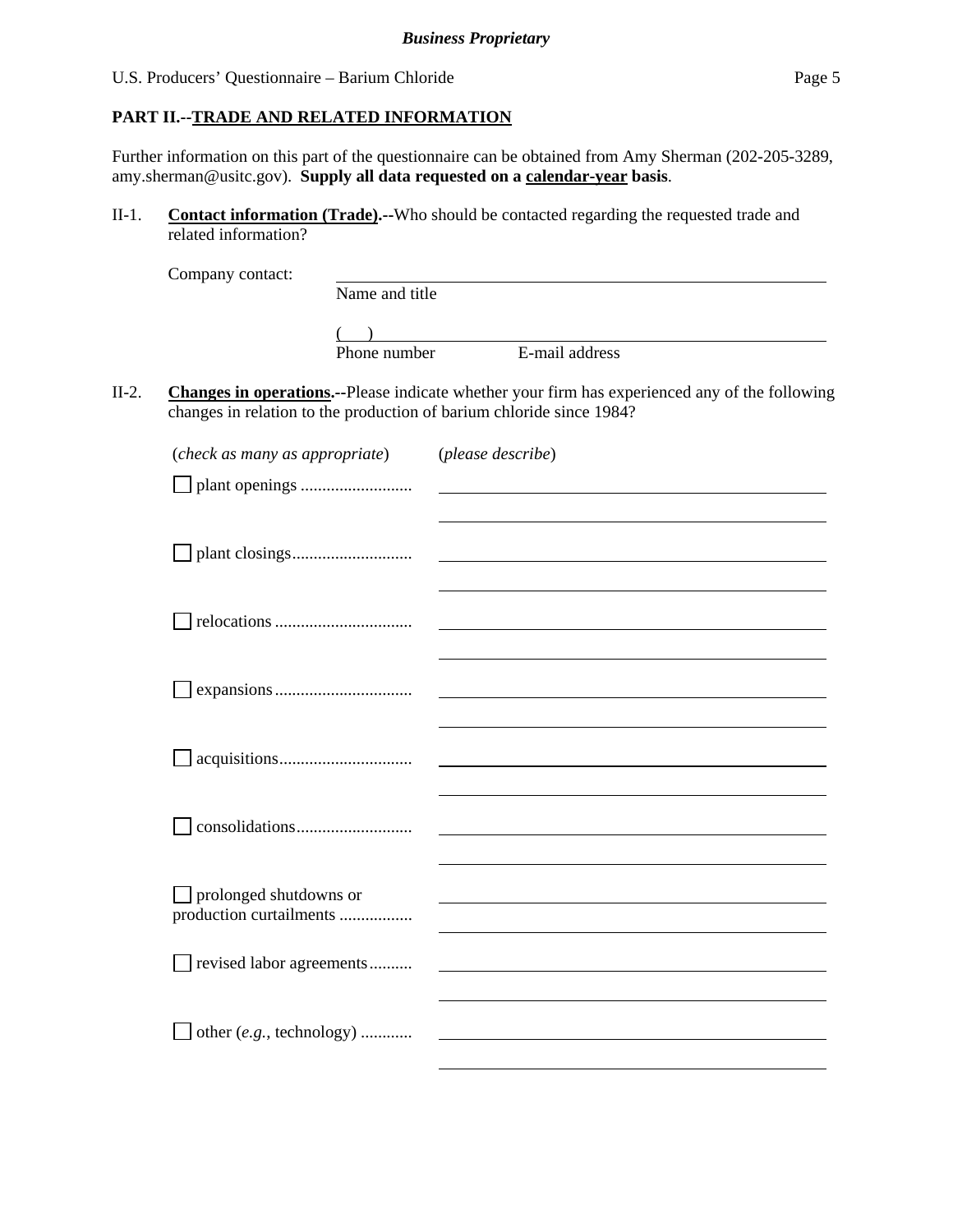# *Business Proprietary*

# U.S. Producers' Questionnaire – Barium Chloride Page 6

# **PART II.--TRADE AND RELATED INFORMATION***--Continued*

| the future?    | your operations or organization (as noted above) relating to the production of barium chloride in                                                                                                                                                                                                                                                                                |
|----------------|----------------------------------------------------------------------------------------------------------------------------------------------------------------------------------------------------------------------------------------------------------------------------------------------------------------------------------------------------------------------------------|
| N <sub>o</sub> | Yes--Supply details as to the time, nature, and significance of such changes<br>and provide underlying assumptions, along with relevant portions of<br>business plans or other supporting documentation that address this<br>issue. Include in your response a specific projection of your firm's<br>capacity to produce barium chloride (in 1,000 pounds) for 2010<br>and 2011. |
|                |                                                                                                                                                                                                                                                                                                                                                                                  |
|                | Anticipated changes in operations in the event the order is revoked.--Would your firm<br>anticipate any changes in the character of your operations or organization (as noted above)<br>relating to the production of barium chloride in the future if the antidumping duty order on<br>barium chloride from China were to be revoked?                                           |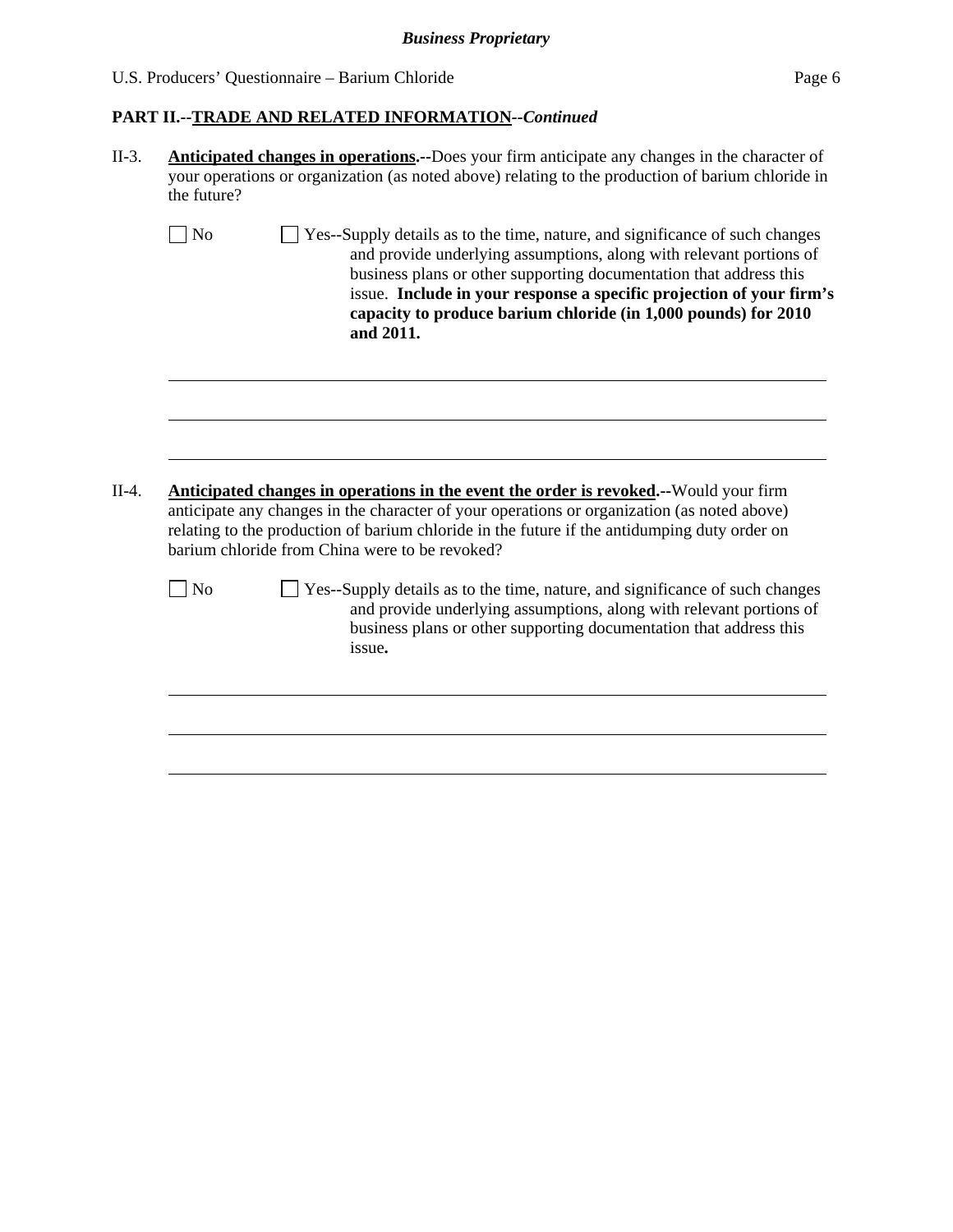l

 $\overline{a}$ 

l

## **PART II.--TRADE AND RELATED INFORMATION***--Continued*

II-5. **Same equipment, machinery, and workers.--**Has your firm since 2004 produced, or does your firm anticipate producing in the future, other products on the same equipment and machinery used in the production of barium chloride and/or using the same production and related workers employed to produce barium chloride?

No Ses-List the following information and report your firm's combined production capacity and production of these products and barium chloride in the periods indicated**.**

| <b>Product</b> | Period | Basis for allocation of capacity and<br>employment data (indicate if different) |
|----------------|--------|---------------------------------------------------------------------------------|
|                |        |                                                                                 |
|                |        |                                                                                 |

| (Quantity in 1,000 pounds)               |      |      |      |      |      |      |  |  |  |
|------------------------------------------|------|------|------|------|------|------|--|--|--|
| <b>Item</b>                              | 2004 | 2005 | 2006 | 2007 | 2008 | 2009 |  |  |  |
| <b>Overall Production</b><br>Capacity    |      |      |      |      |      |      |  |  |  |
| <b>Production of:</b><br>Barium chloride |      |      |      |      |      |      |  |  |  |
| Other products:                          |      |      |      |      |      |      |  |  |  |
|                                          |      |      |      |      |      |      |  |  |  |

- II-6. **Constraints on production.--**Please describe the constraint(s) that set the limit(s) on your production capacity.
- II-7. **Production shifting.--**Is your firm able to switch production between barium chloride and other products in response to a relative change in the price of barium chloride vis-a-vis the price of other products, using the same equipment and labor?

 $\Box$  No  $\Box$  Yes--Please identify the other products, the approximate time and cost involved in switching, and the minimum relative price change required for your firm to switch production to or from barium chloride.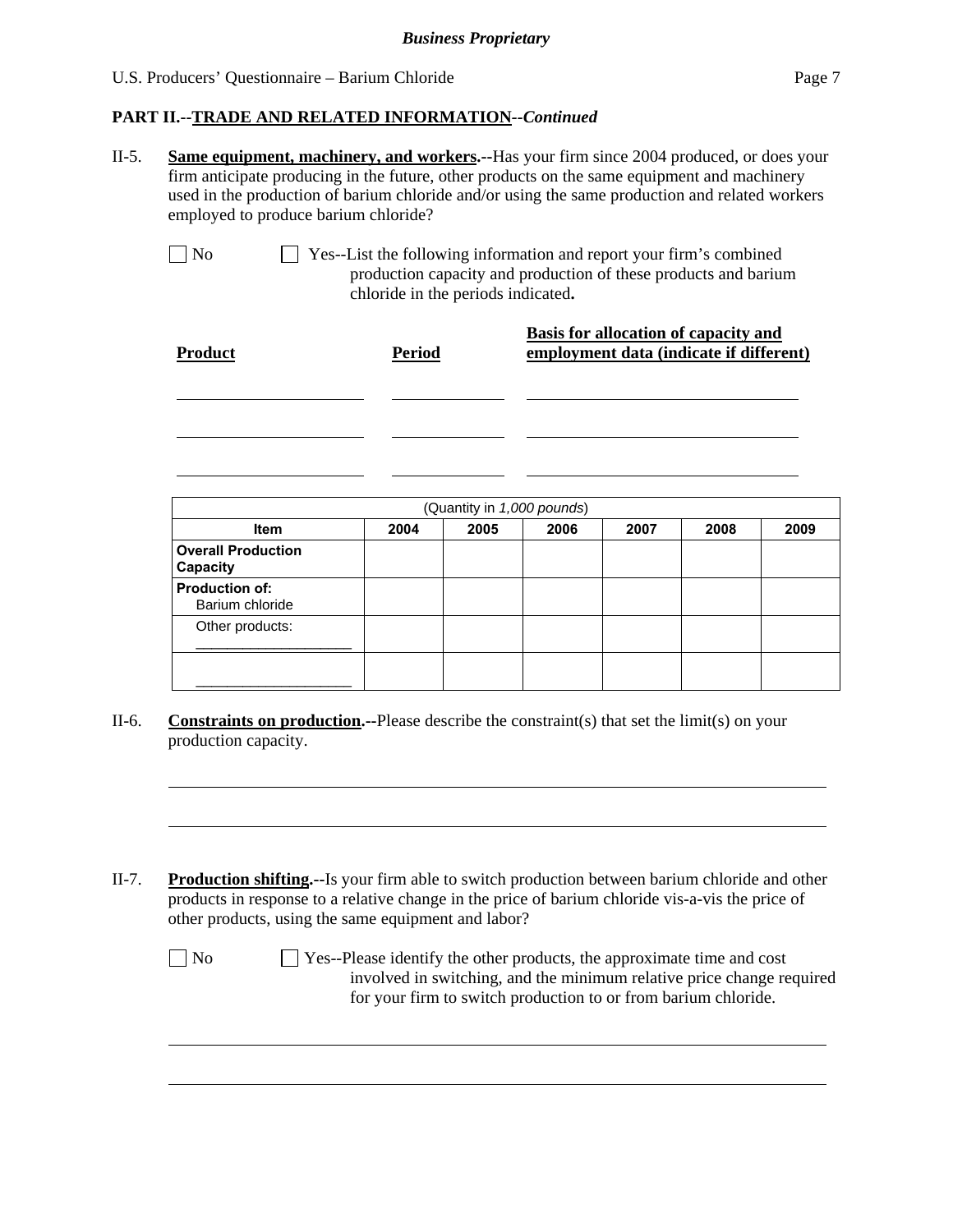.

## **PART II.--TRADE AND RELATED INFORMATION***--Continued*

II-8. **Trade data.--**Report your firm's production capacity, production, shipments, inventories, and employment related to the production of barium chloride in your U.S. establishment(s) during the specified periods. (See definitions in the instruction booklet.)

|                                                                                                                                                                                                                                                                                                                                                                                                                           |      | Quantity (in 1,000 pounds) and value (in \$1,000) |      |                       |      |                 |
|---------------------------------------------------------------------------------------------------------------------------------------------------------------------------------------------------------------------------------------------------------------------------------------------------------------------------------------------------------------------------------------------------------------------------|------|---------------------------------------------------|------|-----------------------|------|-----------------|
|                                                                                                                                                                                                                                                                                                                                                                                                                           |      |                                                   |      | <b>Calendar years</b> |      |                 |
| <b>Item</b>                                                                                                                                                                                                                                                                                                                                                                                                               | 2004 | 2005                                              | 2006 | 2007                  | 2008 | 2009            |
| Average production capacity <sup>1</sup><br>(quantity) (A)                                                                                                                                                                                                                                                                                                                                                                |      |                                                   |      |                       |      |                 |
| <b>Beginning-of-period inventories</b><br>(quantity) (B)                                                                                                                                                                                                                                                                                                                                                                  |      |                                                   |      |                       |      |                 |
| Production <sup>2</sup> (quantity) (C)                                                                                                                                                                                                                                                                                                                                                                                    |      |                                                   |      |                       |      |                 |
| U.S. shipments:<br><b>Commercial shipments:</b><br>quantity (D)                                                                                                                                                                                                                                                                                                                                                           |      |                                                   |      |                       |      |                 |
| value (E)                                                                                                                                                                                                                                                                                                                                                                                                                 |      |                                                   |      |                       |      |                 |
| Internal consumption: <sup>3</sup><br>quantity (F)                                                                                                                                                                                                                                                                                                                                                                        |      |                                                   |      |                       |      |                 |
| value (G)                                                                                                                                                                                                                                                                                                                                                                                                                 |      |                                                   |      |                       |      |                 |
| Transfers to related firms: <sup>3</sup><br>quantity (H)                                                                                                                                                                                                                                                                                                                                                                  |      |                                                   |      |                       |      |                 |
| value (I)                                                                                                                                                                                                                                                                                                                                                                                                                 |      |                                                   |      |                       |      |                 |
| Export shipments: <sup>4</sup><br>quantity (J)                                                                                                                                                                                                                                                                                                                                                                            |      |                                                   |      |                       |      |                 |
| value (K)                                                                                                                                                                                                                                                                                                                                                                                                                 |      |                                                   |      |                       |      |                 |
| <b>End-of-period inventories</b><br>(quantity) (L)                                                                                                                                                                                                                                                                                                                                                                        |      |                                                   |      |                       |      |                 |
| <b>Channels of distribution:</b><br>U.S. shipments to distributors<br>(quantity) (M)                                                                                                                                                                                                                                                                                                                                      |      |                                                   |      |                       |      |                 |
| U.S. shipments to end users<br>(quantity) (N)                                                                                                                                                                                                                                                                                                                                                                             |      |                                                   |      |                       |      |                 |
| <b>Employment data:</b><br>Average number of PRWs<br>$(number)$ (O)                                                                                                                                                                                                                                                                                                                                                       |      |                                                   |      |                       |      |                 |
| Hours worked by PRWs (1,000<br>hours) (P)                                                                                                                                                                                                                                                                                                                                                                                 |      |                                                   |      |                       |      |                 |
| Wages paid to PRWs (value) (Q)                                                                                                                                                                                                                                                                                                                                                                                            |      |                                                   |      |                       |      |                 |
| $1$ The production capacity (see definitions in instruction booklet) reported is based on operating $\overline{\phantom{a}}$<br>weeks per year. Please describe the methodology used to calculate production capacity, and explain any changes in<br>reported capacity (use additional pages as necessary).                                                                                                               |      |                                                   |      |                       |      | hours per week, |
| $2^2$ Please report your production of high purity barium chloride: $2004$ 2005 2006<br>2008<br>2009<br>Internal consumption and transfers to related firms should be valued at fair market value. In the event that you use a<br>different basis for valuing these transactions, please specify that basis (e.g., cost, cost plus, etc.) and provide value data<br>using that basis for each of the periods noted above: |      |                                                   |      |                       |      | 2007            |
| <sup>4</sup> Identify your principal export markets:                                                                                                                                                                                                                                                                                                                                                                      |      |                                                   |      |                       |      |                 |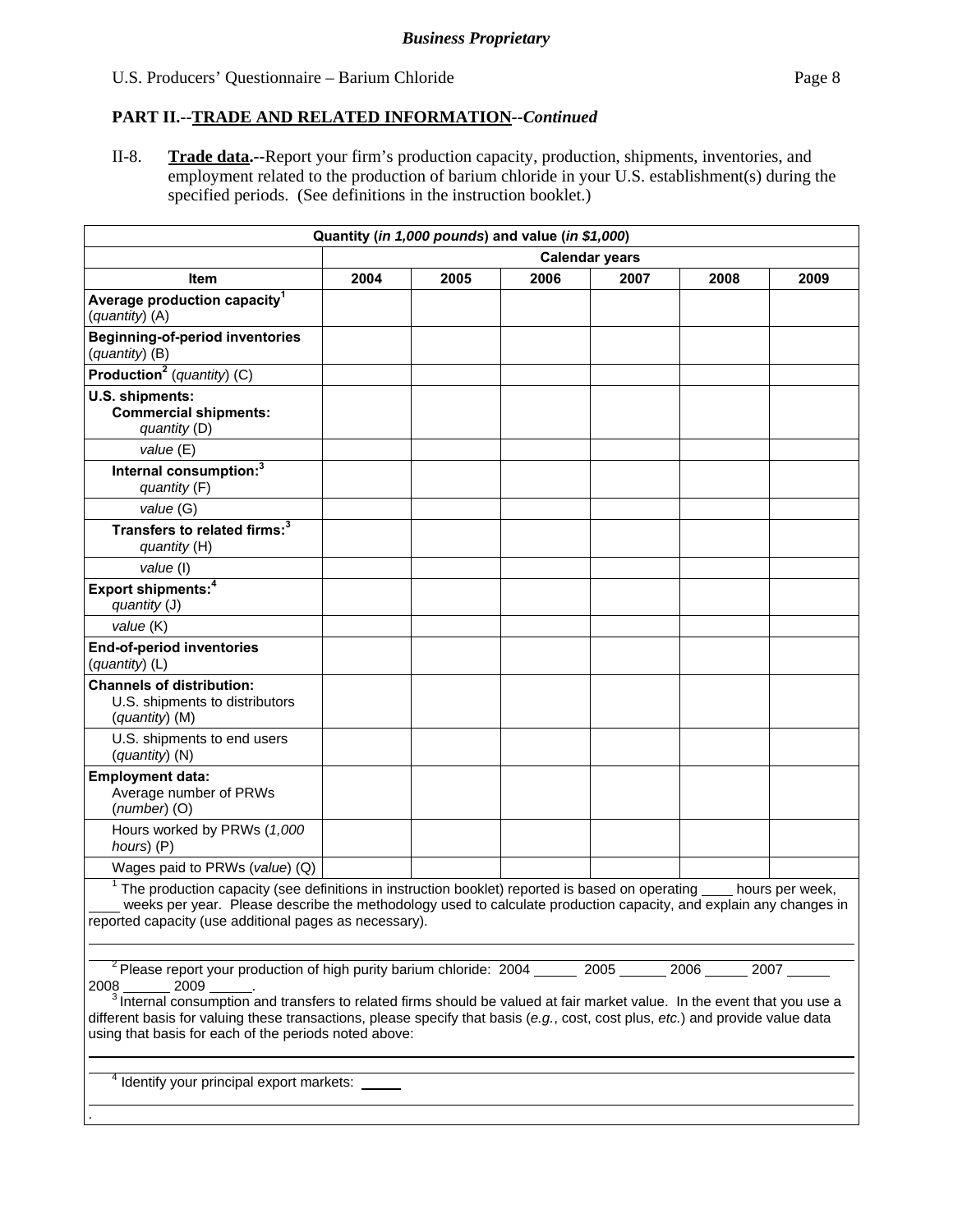## **PART II.--TRADE AND RELATED INFORMATION***--Continued*

#### II-9. **Reconciliation of trade data.--**

l

l

(a) Please note that the quantities reported in question II-8 should reconcile as follows in each period (*i.e.*, in each column):

| Reconciliation      |                                                                  |  |
|---------------------|------------------------------------------------------------------|--|
| $B+C-D-F-H-J=L$     | Do these data reconcile? $\Box$ Yes $\Box$ No--Please<br>explain |  |
| $D + F + H = M + N$ | Do these data reconcile? $\Box$ Yes $\Box$ No--Please<br>explain |  |

(b) Please note that the quantities reported for end of period inventories should equal the beginning of period inventories reported in the subsequent calendar year (*i.e.*, line L of year 2004 should equal line B of year 2005). Do these data reconcile for each adjacent calendar year?

II-10. **Transfers to related firms.--**If you reported transfers to related firms in question II-8, please indicate the nature of the relationship between your firm and the related firms (*e.g.*, joint venture, wholly owned subsidiary), whether the transfers were priced at market value or by a non-market formula, whether your firm retained marketing rights to all transfers, and whether the related firms also processed inputs from sources other than your firm.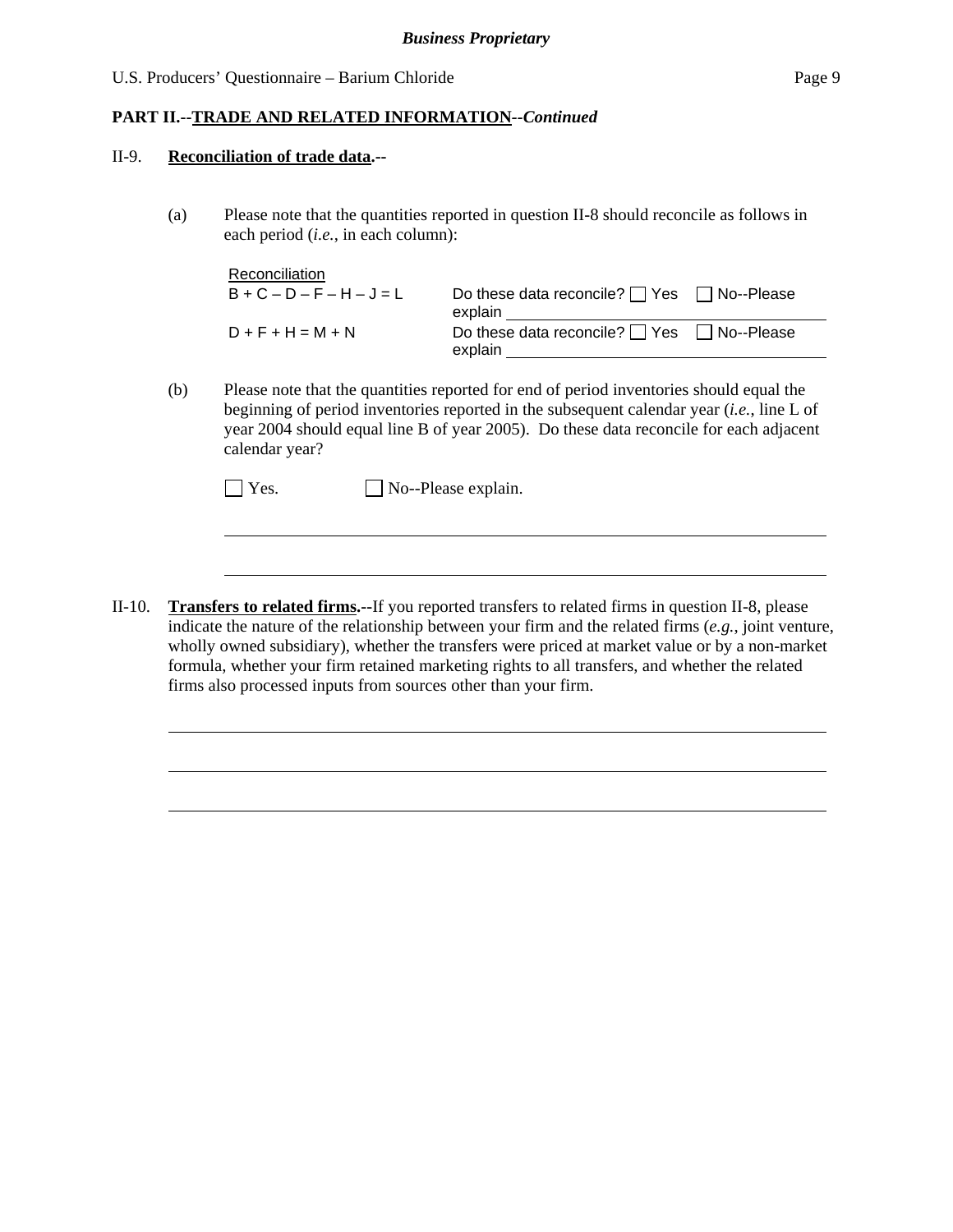## **PART II.--TRADE AND RELATED INFORMATION***--Continued*

II-11. **Purchases.--**Other than direct imports, has your firm otherwise purchased barium chloride since January 1, 2004? (See definitions in the instruction booklet.)

No Ses-- Please indicate the reasons for your purchases (if your reasons differ by source, please elaborate) and report the quantity and value of such purchases below for the specified periods

Reasons:

|                                                                                                                                                                                                                                                                               |      | (Quantity in 1,000 pounds, value in \$1,000) |      |      |      |      |
|-------------------------------------------------------------------------------------------------------------------------------------------------------------------------------------------------------------------------------------------------------------------------------|------|----------------------------------------------|------|------|------|------|
| <b>Item</b>                                                                                                                                                                                                                                                                   | 2004 | 2005                                         | 2006 | 2007 | 2008 | 2009 |
| PURCHASES FROM U.S. IMPORTERS <sup>1</sup><br>OF BARIUM CHLORIDE FROM.-<br>China:<br>quantity                                                                                                                                                                                 |      |                                              |      |      |      |      |
| value                                                                                                                                                                                                                                                                         |      |                                              |      |      |      |      |
| India:<br>quantity                                                                                                                                                                                                                                                            |      |                                              |      |      |      |      |
| value                                                                                                                                                                                                                                                                         |      |                                              |      |      |      |      |
| All other countries:<br>quantity                                                                                                                                                                                                                                              |      |                                              |      |      |      |      |
| value                                                                                                                                                                                                                                                                         |      |                                              |      |      |      |      |
| PURCHASES FROM DOMESTIC<br>PRODUCERS: <sup>2</sup><br>quantity                                                                                                                                                                                                                |      |                                              |      |      |      |      |
| value                                                                                                                                                                                                                                                                         |      |                                              |      |      |      |      |
| <b>PURCHASES FROM OTHER</b><br>SOURCES:<br>quantity                                                                                                                                                                                                                           |      |                                              |      |      |      |      |
| Value                                                                                                                                                                                                                                                                         |      |                                              |      |      |      |      |
| $1$ Please list the name of the importer(s) from which you purchased this product. If your suppliers differ by<br>source, please identify the source for each listed supplier.<br>$2$ Please list the name of the domestic producer(s) from which you purchased this product. |      |                                              |      |      |      |      |

II-12. **Toll production.--**Since January 1, 2004, has your firm been involved in a toll agreement (see definition in the instruction booklet) regarding the production of barium chloride?

| $\Box$ No<br>$\angle$ Yes--Name firm(s): |
|------------------------------------------|
|------------------------------------------|

II-13. **FTZ.--**Does your firm produce barium chloride in a foreign trade zone (FTZ)?

 $\Box$  No  $\Box$  Yes--Identify FTZ(s):  $\Box$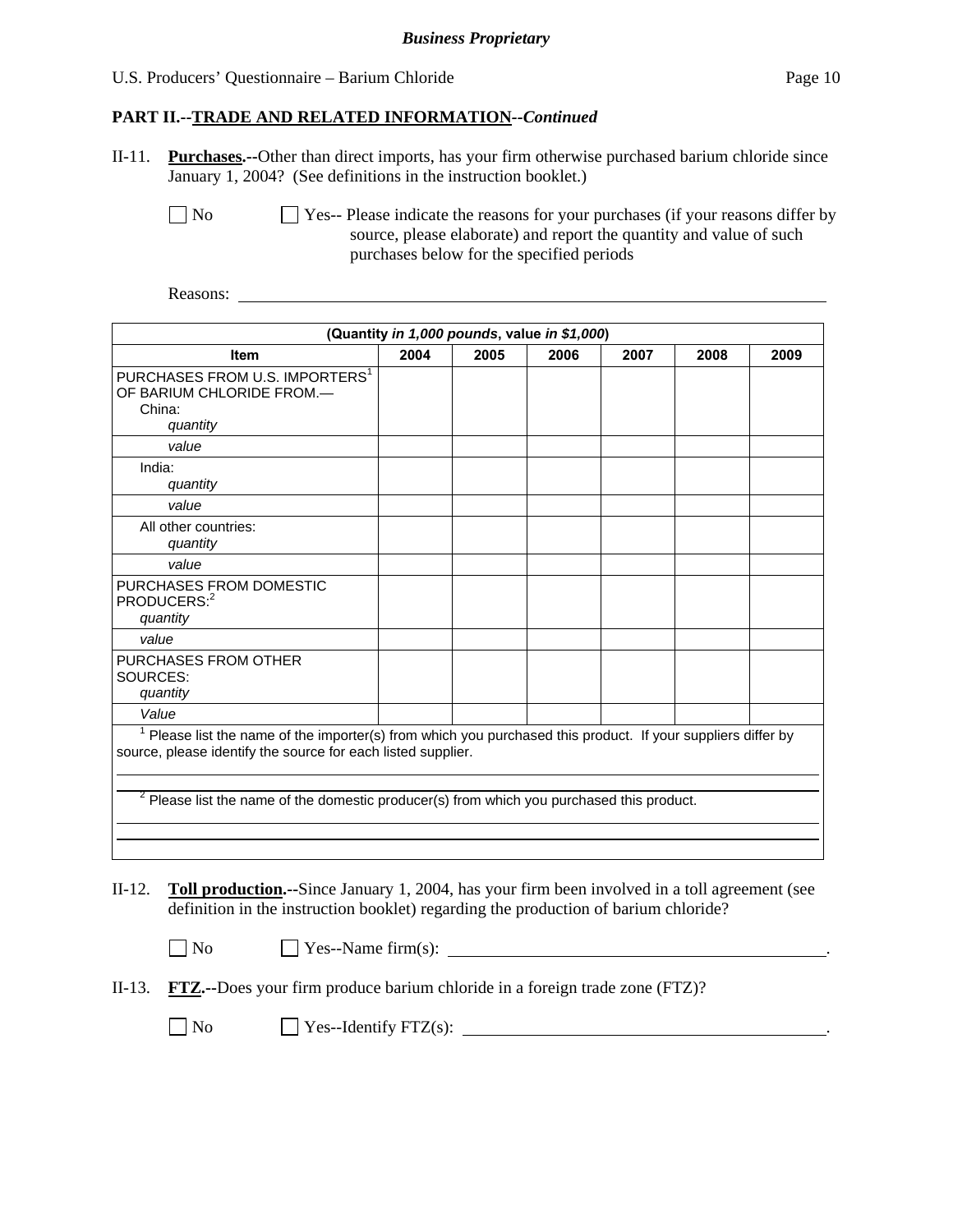## **PART II.--TRADE AND RELATED INFORMATION***--Continued*

II-14. **Direct imports.--**Since January 1, 2004, has your firm imported barium chloride?

| No | $\Box$ Yes--COMPLETE AND RETURN A U.S. IMPORTERS' |
|----|---------------------------------------------------|
|    | <b><i>OUESTIONNAIRE</i></b>                       |

II-15. **Effect of order.--**Describe the significance of the existing antidumping duty order covering imports of barium chloride from China in terms of its effect on your firm's production capacity, production, U.S. shipments, inventories, purchases, employment, revenues, costs, profits, cash flow, capital expenditures, research and development expenditures, and asset values. You may wish to compare your firm's operations before and after the imposition of the order.

II-16. **Likely effect of revocation of order.--**Would your firm anticipate any changes in its production capacity, production, U.S. shipments, inventories, purchases, employment, revenues, costs, profits, cash flow, capital expenditures, research and development expenditures, or asset values relating to the production of barium chloride in the future if the antidumping duty order on barium chloride from China were to be revoked?

l

 $\overline{a}$ 

No  $\Box$  Yes--Supply details as to the time, nature, and significance of such changes and provide underlying assumptions, along with relevant portions of business plans or other supporting documentation for any trends or projections you may provide**.**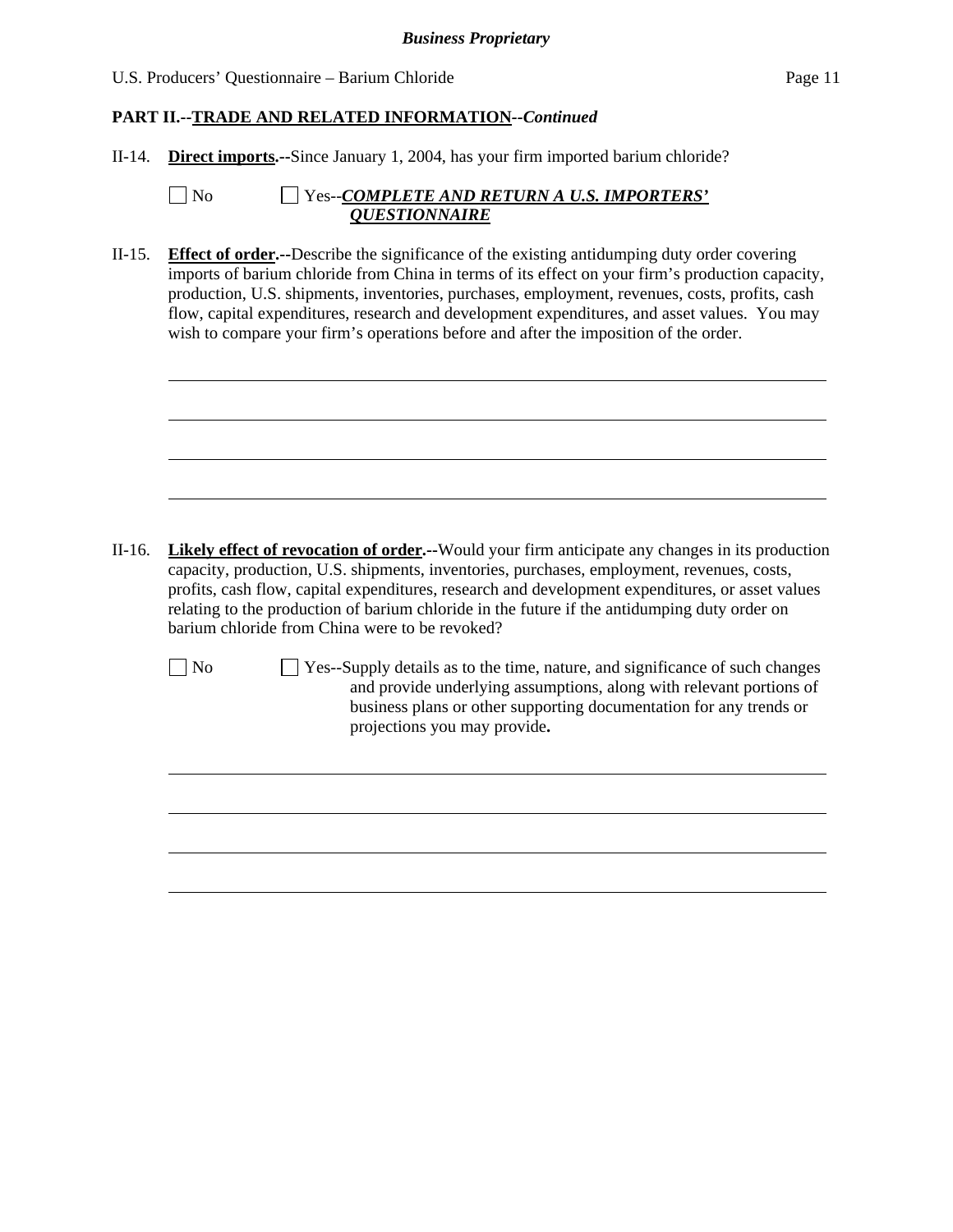## **PART III.--FINANCIAL INFORMATION**

 $\overline{a}$ 

 $\overline{a}$ 

l

 $\overline{a}$ 

Address questions on this part of the questionnaire to John Ascienzo (202-205-3175, john.ascienzo@usitc.gov).

III-1. **Contact information (Financial).--**Who should be contacted regarding the requested financial information?

| Company contact: |                |                |  |
|------------------|----------------|----------------|--|
|                  | Name and title |                |  |
|                  |                |                |  |
|                  |                |                |  |
|                  | Phone number   | E-mail address |  |
|                  |                |                |  |

- III-2. **Accounting system.--**Briefly describe your financial accounting system.
	- A. When does your fiscal year end (month and day)? If your fiscal year changed during the period examined, explain below:
	- B.1. Describe the lowest level of operations (e.g., plant, division, company-wide) for which financial statements are prepared that include barium chloride:
		- 2. Does your firm prepare profit/loss statements for barium chloride:  $\Box$  Yes  $\Box$  No

 3. How often did your firm (or parent company) prepare financial statements (including annual reports, 10Ks)? Please check relevant items below.  $\Box$  Audited,  $\Box$  unaudited,  $\Box$  annual reports,  $\Box$  10Ks,  $\Box$  10 Os,

- Monthly,  $\Box$  quarterly,  $\Box$  semi-annually,  $\Box$  annually
- 4. Accounting basis:  $\Box$  GAAP,  $\Box$  cash,  $\Box$  tax, or  $\Box$  other comprehensive (specify)

*Note: The Commission may request that your company submit copies of its financial statements, including internal profit-and-loss statements for the division or product group that includes barium chloride, as well as those statements and worksheets used to compile data for your firm's questionnaire response.* 

III-3. **Cost accounting system.--**Briefly describe your cost accounting system (*e.g.*, standard cost, job order cost, *etc.*).

III-4. **Allocation basis.-**Briefly describe your allocation basis, if any, for COGS, SG&A, and interest expense and other income and expenses.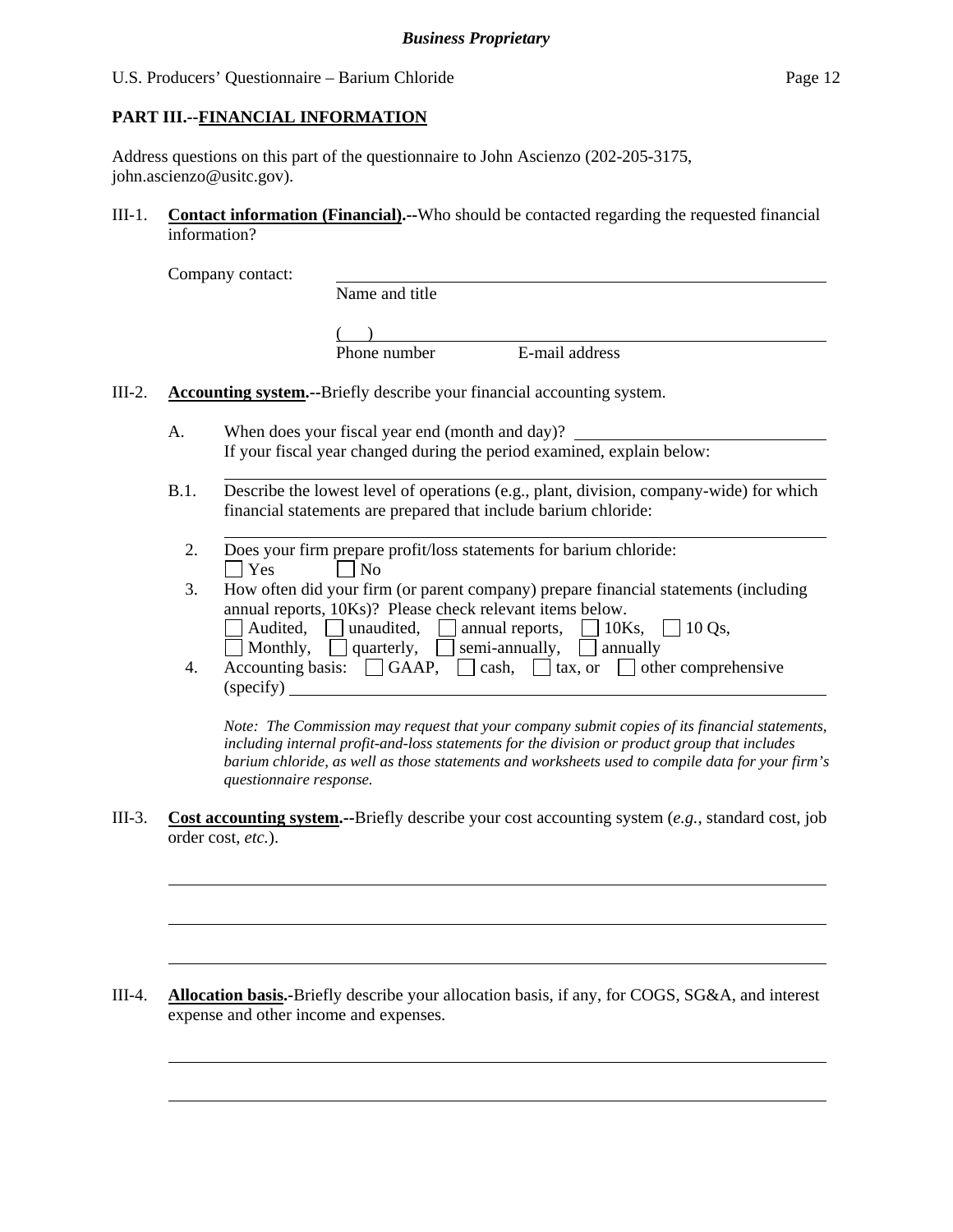## **PART III.--FINANCIAL INFORMATION***--Continued*

III-5. **Other products.--**Please list any other products you produced in the facilities in which you produced barium chloride, and provide the share of net sales accounted for by these other products in your most recent fiscal year:

| Products                                                                | Share of sales                                                                                                                                                                                                                                                                             |
|-------------------------------------------------------------------------|--------------------------------------------------------------------------------------------------------------------------------------------------------------------------------------------------------------------------------------------------------------------------------------------|
|                                                                         |                                                                                                                                                                                                                                                                                            |
|                                                                         |                                                                                                                                                                                                                                                                                            |
|                                                                         |                                                                                                                                                                                                                                                                                            |
|                                                                         |                                                                                                                                                                                                                                                                                            |
|                                                                         |                                                                                                                                                                                                                                                                                            |
| your firm?                                                              | Raw materials from related firms.--Does your company receive inputs (raw materials, labor,<br>energy, or any other services) used in the production of barium chloride from any related<br>company whose financial statements are ultimately consolidated with the financial statements of |
| Yes--Continue to question III-7 below                                   | No--Continue to question III-9 below                                                                                                                                                                                                                                                       |
| statements are consolidated with the financial statements of your firm. | Inputs from related firms.--In the space provided below, identify the inputs used in the<br>production of barium chloride that your firm receives from related parties whose financial                                                                                                     |
| Input                                                                   | Related party                                                                                                                                                                                                                                                                              |
|                                                                         |                                                                                                                                                                                                                                                                                            |
|                                                                         |                                                                                                                                                                                                                                                                                            |
|                                                                         |                                                                                                                                                                                                                                                                                            |
|                                                                         |                                                                                                                                                                                                                                                                                            |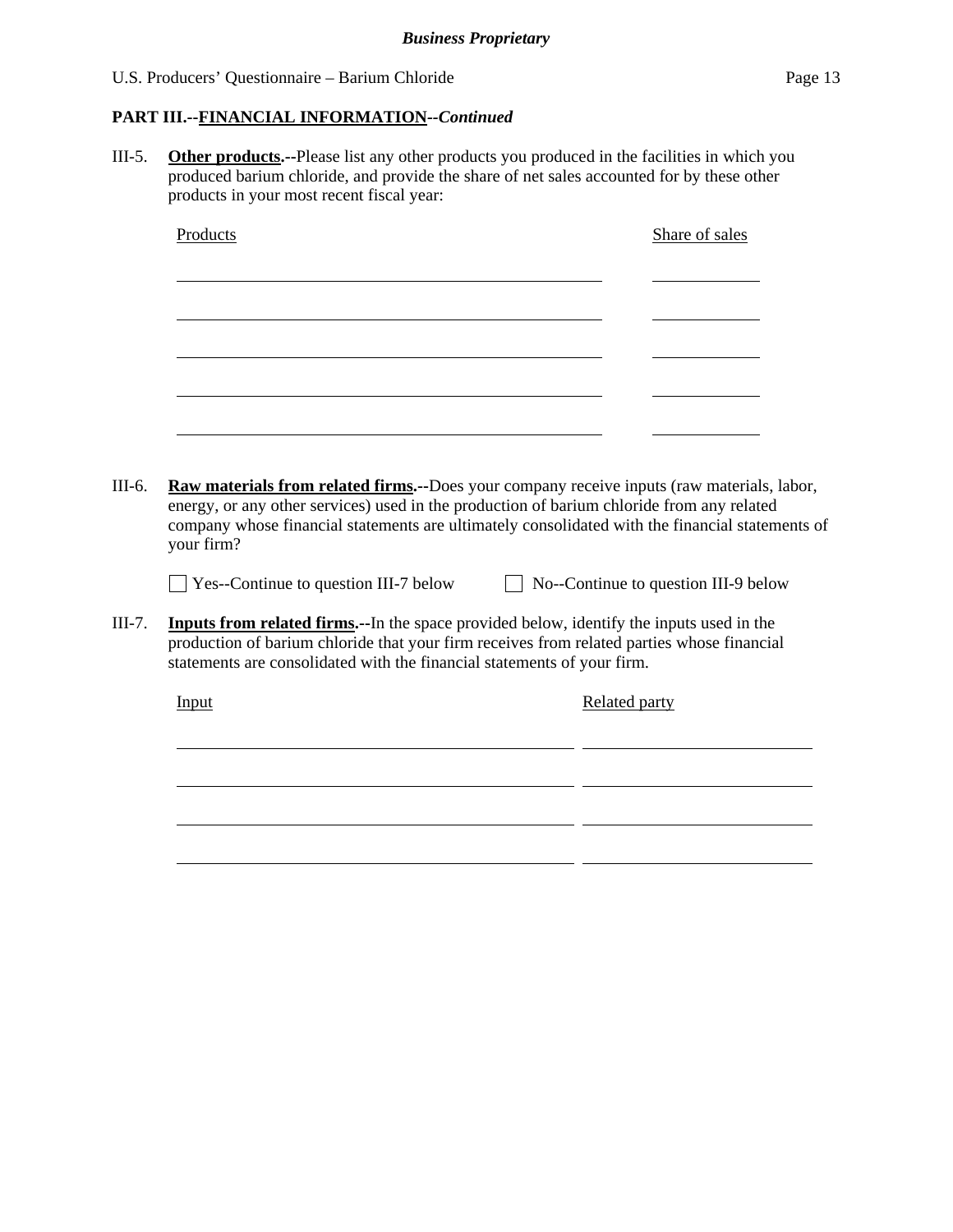## **PART III.--FINANCIAL INFORMATION***--Continued*

III-8. **Inputs from related firms at cost.--**All intercompany profit on inputs purchased from related parties that is eliminated pursuant to formal financial statement consolidation should also be eliminated from the costs reported to the Commission in question III-10 (i.e., costs reported in question III-10, to the extent that they reflect inputs purchased from related parties, should only reflect the related party's cost and not include an associated profit component). Reasonable methods for determining and eliminating the associated profit on inputs purchased from related parties are acceptable.

 Has your firm complied with the Commission's instructions regarding costs associated with inputs purchased from related parties?

Yes No—Please contact John Ascienzo (202-205-3175, john.ascienzo@usitc.gov).

III-9. **Nonrecurring charges.--**For each annual period below that your firm had barium chloride operations, please indicate in the schedule below any nonrecurring charges, the particular expense/cost line items from question III-10 where the associated charges are included, a brief description of the charges, and the associated values (*in \$1,000*). Nonrecurring charges would include, but are not limited to, items such as asset write-offs and accelerated depreciation due to restructuring of the company's barium chloride operations.

|      | Fiscal years ended--                                                                                                                                                                                                                |      |      |      |      |      |  |  |
|------|-------------------------------------------------------------------------------------------------------------------------------------------------------------------------------------------------------------------------------------|------|------|------|------|------|--|--|
| Item | 2004                                                                                                                                                                                                                                | 2005 | 2006 | 2007 | 2008 | 2009 |  |  |
|      | Non-recurring charges: (In the far left column please provide a brief description of each nonrecurring charge and<br>indicate the particular expense/cost line items where the associated charges are included in question III-10.) |      |      |      |      |      |  |  |
|      |                                                                                                                                                                                                                                     |      |      |      |      |      |  |  |
| 2.   |                                                                                                                                                                                                                                     |      |      |      |      |      |  |  |
| 3.   |                                                                                                                                                                                                                                     |      |      |      |      |      |  |  |
| 4.   |                                                                                                                                                                                                                                     |      |      |      |      |      |  |  |
| 5.   |                                                                                                                                                                                                                                     |      |      |      |      |      |  |  |
| 6.   |                                                                                                                                                                                                                                     |      |      |      |      |      |  |  |
| 7.   |                                                                                                                                                                                                                                     |      |      |      |      |      |  |  |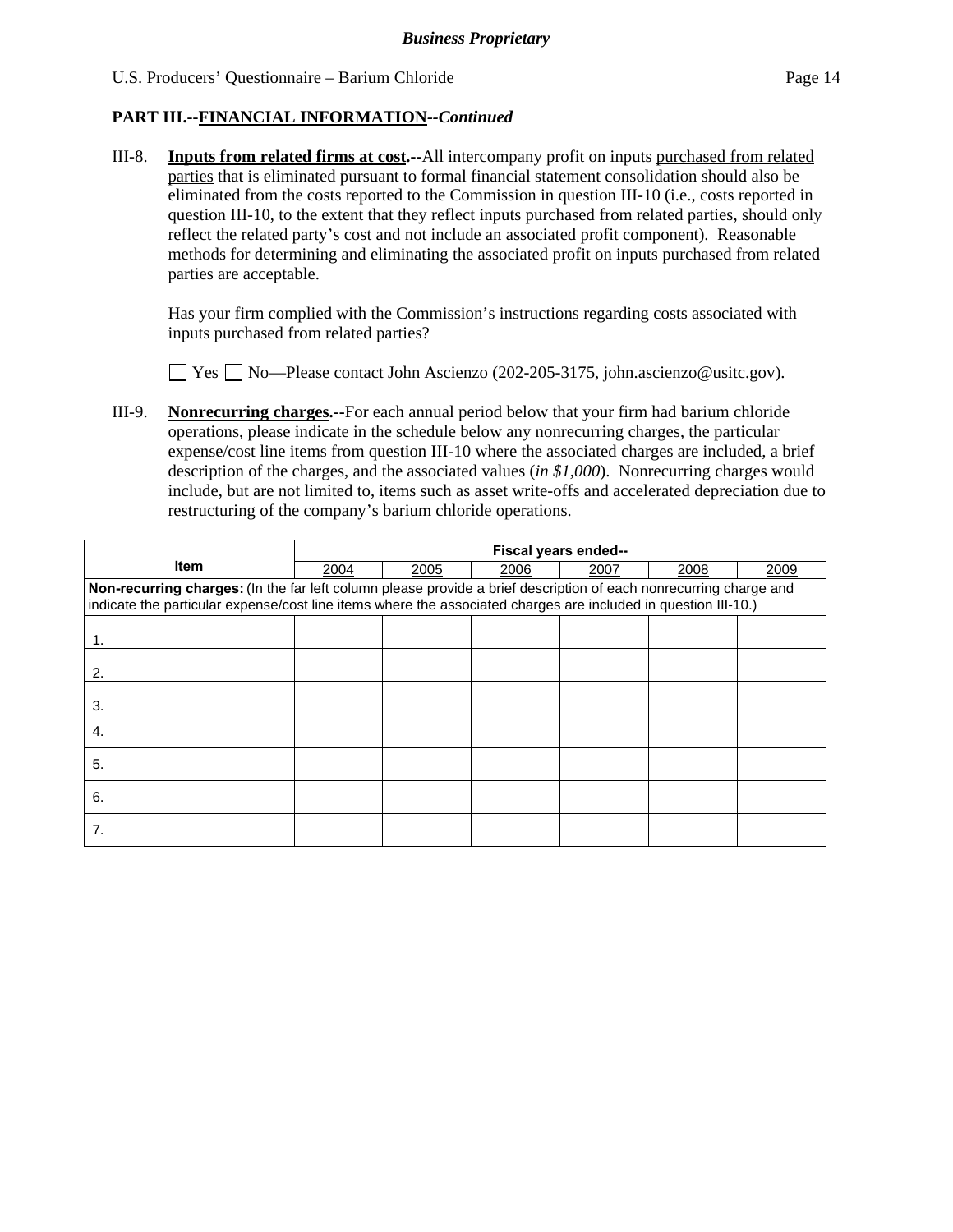## **PART III.--FINANCIAL INFORMATION***--Continued*

III-10. **Operations on barium chloride**.--Report the revenue and related cost information requested below on the barium chloride operations of your U.S. establishment(s).<sup>1</sup> Do not report resales of products. Note that internal consumption and transfers to related firms must be valued at fair market value and purchases from related firms must be at  $cost<sup>2</sup>$  Provide data for your six most recently completed fiscal years in chronological order from left to right. If your firm was involved in tolling operations (either as the toller or as the tollee) please contact John Ascienzo at (202) 205-3175 before completing this section of the questionnaire.

| Quantity (in 1,000 pounds) and value (in \$1,000)                       |      |      |      |      |      |      |  |  |
|-------------------------------------------------------------------------|------|------|------|------|------|------|--|--|
| <b>Item</b>                                                             | 2004 | 2005 | 2006 | 2007 | 2008 | 2009 |  |  |
| Net sales quantities: <sup>3</sup>                                      |      |      |      |      |      |      |  |  |
| Commercial sales                                                        |      |      |      |      |      |      |  |  |
| Internal consumption                                                    |      |      |      |      |      |      |  |  |
| Transfers to related firms                                              |      |      |      |      |      |      |  |  |
| Total net sales quantities                                              |      |      |      |      |      |      |  |  |
| Net sales values: <sup>3</sup>                                          |      |      |      |      |      |      |  |  |
| Commercial sales                                                        |      |      |      |      |      |      |  |  |
| Internal consumption                                                    |      |      |      |      |      |      |  |  |
| Transfers to related firms                                              |      |      |      |      |      |      |  |  |
| Total net sales values                                                  |      |      |      |      |      |      |  |  |
| Cost of goods sold $(COGS):4$<br>Raw materials                          |      |      |      |      |      |      |  |  |
| Direct labor                                                            |      |      |      |      |      |      |  |  |
| Other factory costs                                                     |      |      |      |      |      |      |  |  |
| <b>Total COGS</b>                                                       |      |      |      |      |      |      |  |  |
| <b>Gross profit or (loss)</b>                                           |      |      |      |      |      |      |  |  |
| Selling, general, and administrative                                    |      |      |      |      |      |      |  |  |
| (SG&A) expenses:<br>Selling expenses                                    |      |      |      |      |      |      |  |  |
| General and administrative expenses                                     |      |      |      |      |      |      |  |  |
| <b>Total SG&amp;A expenses</b>                                          |      |      |      |      |      |      |  |  |
| <b>Operating income (loss)</b>                                          |      |      |      |      |      |      |  |  |
| Other income and expenses:                                              |      |      |      |      |      |      |  |  |
| Interest expense                                                        |      |      |      |      |      |      |  |  |
| All other expense items                                                 |      |      |      |      |      |      |  |  |
| Continued Dumping and Subsidy Offset Act<br>funds received <sup>5</sup> |      |      |      |      |      |      |  |  |
| All other income items                                                  |      |      |      |      |      |      |  |  |
| All other income or expenses, net                                       |      |      |      |      |      |      |  |  |
| Net income or (loss) before income<br>taxes                             |      |      |      |      |      |      |  |  |
| Depreciation/amortization included<br>above<br>1.                       |      |      |      |      |      |      |  |  |

<sup>1</sup> Include only sales (whether domestic or export) and costs related to your U.S. manufacturing operations.<br><sup>2</sup> Please indicate the empure of profite or (logges) on inpute from related firms that were eliminated pursuan

 Please indicate the amount of profits or (losses) on inputs from related firms that were eliminated pursuant question III-8: 2004 \_\_\_\_\_\_\_ 2005 \_\_\_\_\_\_\_ 2006 \_\_\_\_\_\_ 2007 \_\_\_\_\_\_\_ 2008 \_\_\_\_\_\_ 2009 \_\_\_\_\_\_.<br><sup>3</sup> Less discounts, returns, allowances, and prepaid freight. The quantities and values should approximate the corresponding

shipment quantities and values reported in Part II of this questionnaire.

 $4$  COGS should include costs associated with internal consumption and transfers to related firms.

 Please report funds received under this act in the period(s) in which they were received. Do not report these funds as an offset to operating expenses.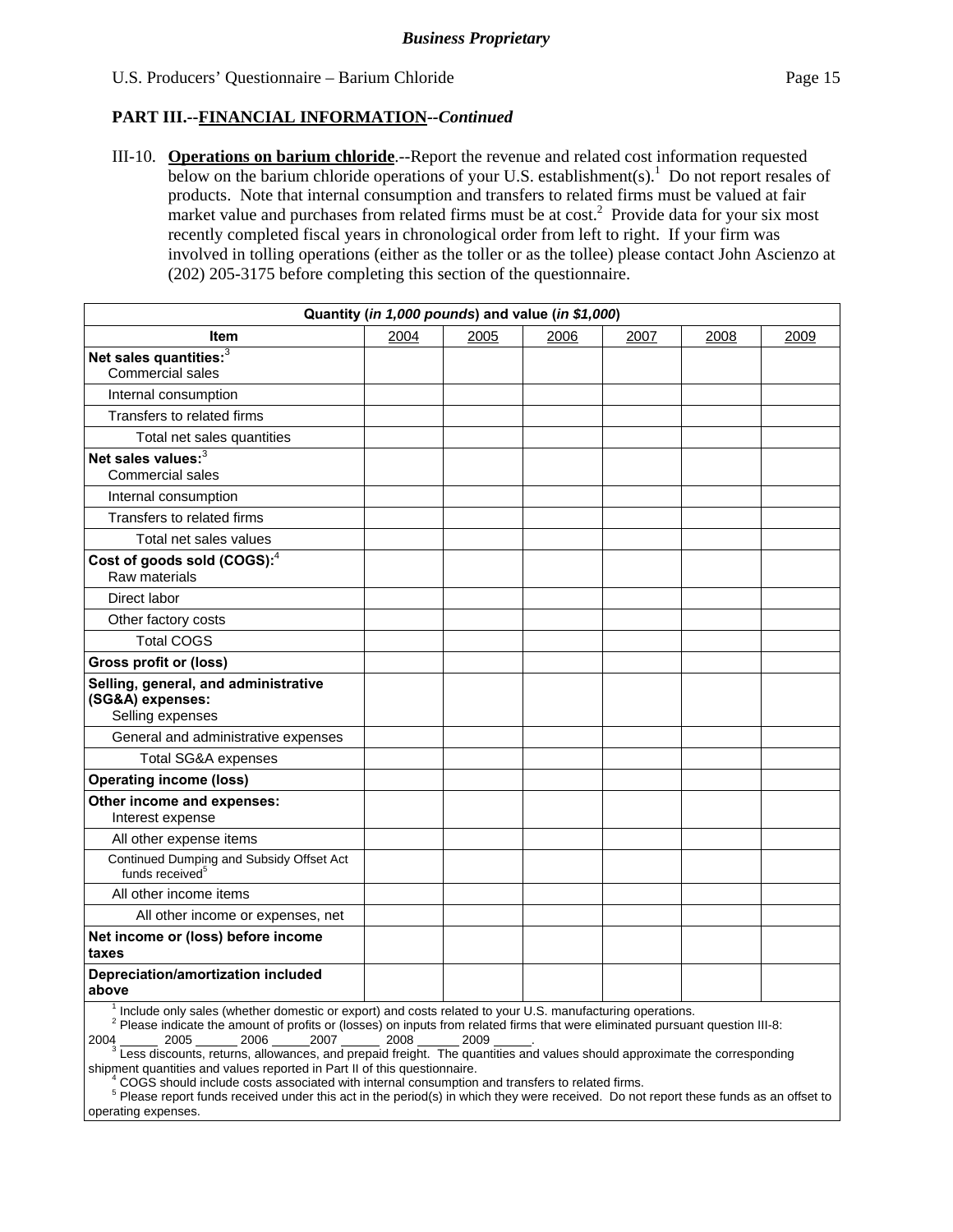## **PART III.--FINANCIAL INFORMATION***--Continued*

III-11. **Asset values.--**Report the total assets associated with the production, warehousing, and sale of barium chloride. If your firm does not maintain some or all of the specific asset data in the normal course of business, please estimate it based upon some rational method (such as production, sales, or costs) that is consistent with your cost allocations in the previous question. Your finished goods inventory value should reconcile with the inventory quantity data reported in Part II. Provide data as of the end of your six most recently completed fiscal years in chronological order from left to right.

| Value (in \$1,000)                            |      |      |      |      |      |      |  |  |
|-----------------------------------------------|------|------|------|------|------|------|--|--|
| ltem                                          | 2004 | 2005 | 2006 | 2007 | 2008 | 2009 |  |  |
| <b>ASSETS</b> associated with the production, |      |      |      |      |      |      |  |  |
| warehousing, and sale of barium chloride:     |      |      |      |      |      |      |  |  |
| 1. Current assets:                            |      |      |      |      |      |      |  |  |
| A. Cash and equivalents                       |      |      |      |      |      |      |  |  |
| B. Accounts receivable, net                   |      |      |      |      |      |      |  |  |
| C. Inventories                                |      |      |      |      |      |      |  |  |
| D. Other (describe:                           |      |      |      |      |      |      |  |  |
| E. Total current assets (lines 1.A.           |      |      |      |      |      |      |  |  |
| through 1.D.)                                 |      |      |      |      |      |      |  |  |
| 2. Property, plant, and equipment             |      |      |      |      |      |      |  |  |
| A. Original cost of property, plant,          |      |      |      |      |      |      |  |  |
| and equipment                                 |      |      |      |      |      |      |  |  |
| B. Less: Accumulated depreciation             |      |      |      |      |      |      |  |  |
| C. Equals: Book value of property,            |      |      |      |      |      |      |  |  |
| plant, and equipment                          |      |      |      |      |      |      |  |  |
| <b>3.</b> Other (describe:                    |      |      |      |      |      |      |  |  |
| 4. Total assets (lines 1.E., 2.C., and 3)     |      |      |      |      |      |      |  |  |

III-12. **Capital expenditures and research and development expenses.--**Report your firm's capital expenditures and research and development expenses on barium chloride. Provide data for your six most recently completed fiscal years in chronological order from left to right.

| Value ( <i>in \$1,000</i> )       |                      |      |      |      |      |      |
|-----------------------------------|----------------------|------|------|------|------|------|
|                                   | <b>Calendar vear</b> |      |      |      |      |      |
| <b>Item</b>                       | 2004                 | 2005 | 2006 | 2007 | 2008 | 2009 |
| Capital expenditures              |                      |      |      |      |      |      |
| Research and development expenses |                      |      |      |      |      |      |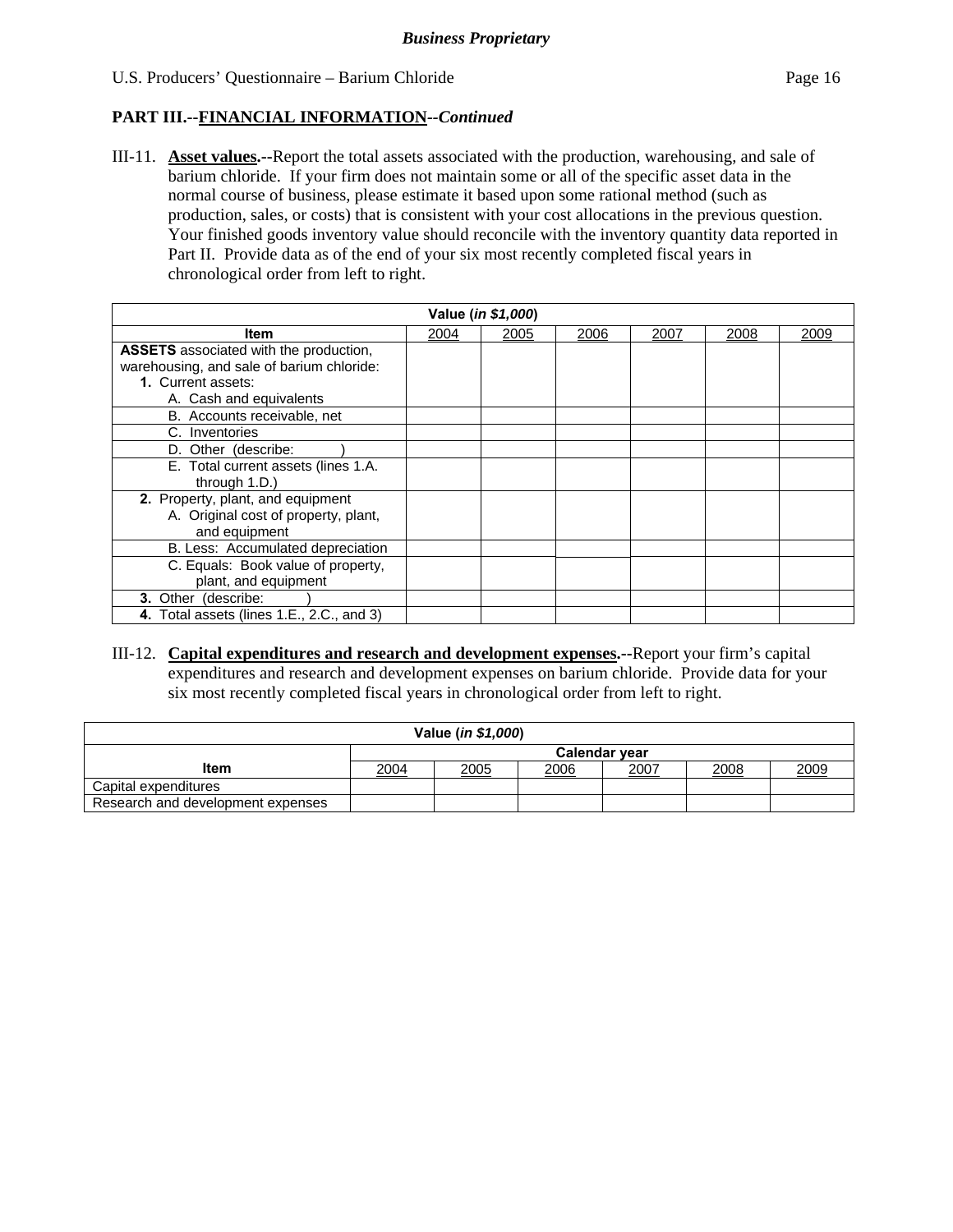**PART IV.--PRICING AND MARKET FACTORS**

Further information on this part of the questionnaire can be obtained from James Fetzer (202-708-5403, james.fetzer@usitc.gov).

IV-1. **Contact information (Price).--**Who should be contacted regarding the requested pricing and related information?

Company contact:

Name and title

 $($ 

Phone number E-mail address

## **PRICE DATA**

This section requests quarterly quantity and value data, f.o.b. your U.S. point of shipment, for your commercial shipments to unrelated U.S. customers since 2004 of the following products produced by your firm.

*Product 1***.—Crystalline barium chloride** 

*Product 2***.—Anhydrous barium chloride** 

**Please note that total dollar values should be f.o.b., U.S. point of shipment and should not include U.S.-inland transportation costs. Total dollar values should reflect the** *final net* **amount paid to you (i.e., should be net of all deductions for discounts or rebates). See instruction booklet.**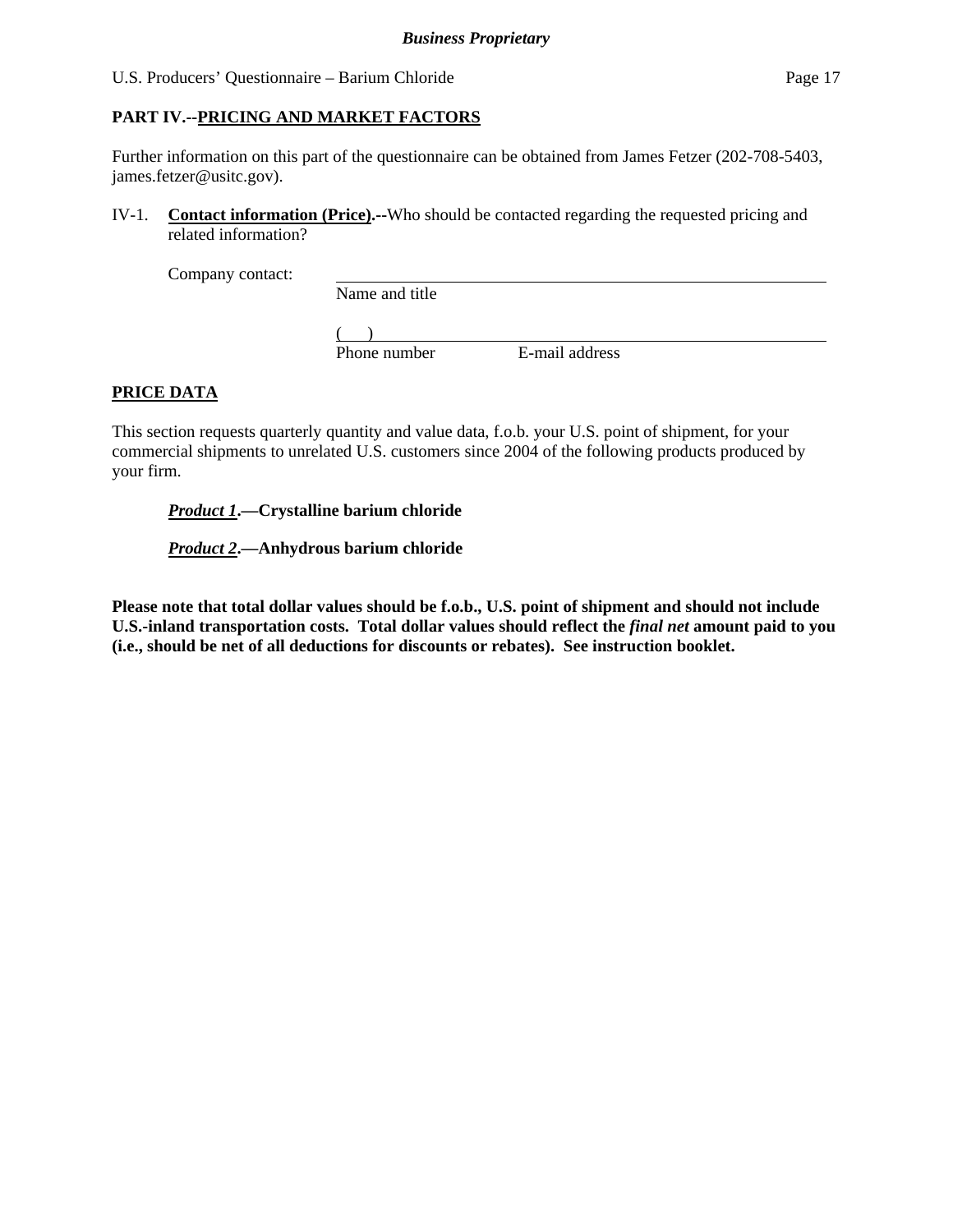## **PART IV.--PRICING AND MARKET FACTORS***--Continued*

IV-2. Pricing data.--Report below the quarterly price data<sup>1</sup> for pricing products<sup>2</sup> produced and sold by your firm.

| (Quantity in 1,000 pounds, value in 1,000 dollars) |                  |       |                  |       |  |
|----------------------------------------------------|------------------|-------|------------------|-------|--|
|                                                    | <b>Product 1</b> |       | <b>Product 2</b> |       |  |
| <b>Period of shipment</b>                          | Quantity         | Value | Quantity         | Value |  |
| 2004:                                              |                  |       |                  |       |  |
| January-March                                      |                  |       |                  |       |  |
| April-June                                         |                  |       |                  |       |  |
| July-September                                     |                  |       |                  |       |  |
| October-December                                   |                  |       |                  |       |  |
| 2005:                                              |                  |       |                  |       |  |
| January-March                                      |                  |       |                  |       |  |
| April-June                                         |                  |       |                  |       |  |
| July-September                                     |                  |       |                  |       |  |
| October-December                                   |                  |       |                  |       |  |
| 2006:                                              |                  |       |                  |       |  |
| January-March                                      |                  |       |                  |       |  |
| April-June                                         |                  |       |                  |       |  |
| July-September                                     |                  |       |                  |       |  |
| October-December                                   |                  |       |                  |       |  |
| 2007:                                              |                  |       |                  |       |  |
| January-March                                      |                  |       |                  |       |  |
| April-June                                         |                  |       |                  |       |  |
| July-September                                     |                  |       |                  |       |  |
| October-December                                   |                  |       |                  |       |  |
| 2008:                                              |                  |       |                  |       |  |
| January-March                                      |                  |       |                  |       |  |
| April-June                                         |                  |       |                  |       |  |
| July-September                                     |                  |       |                  |       |  |
| October-December                                   |                  |       |                  |       |  |
| 2009:                                              |                  |       |                  |       |  |
| January-March                                      |                  |       |                  |       |  |
| April-June                                         |                  |       |                  |       |  |
| July-September                                     |                  |       |                  |       |  |
| October-December                                   |                  |       |                  |       |  |
|                                                    |                  |       |                  |       |  |

<sup>1</sup> Net values (*i.e.*, gross sales values less all discounts, allowances, rebates, prepaid freight, and the value of returned goods), f.o.b. your U.S. point of shipment.<br><sup>2</sup> Pricing product definitions are provided on the first page of Part IV.

**Note.--**If your product does not exactly meet the product specifications but is competitive with the specified product, provide a description of your product:

Product 1:

Product 2: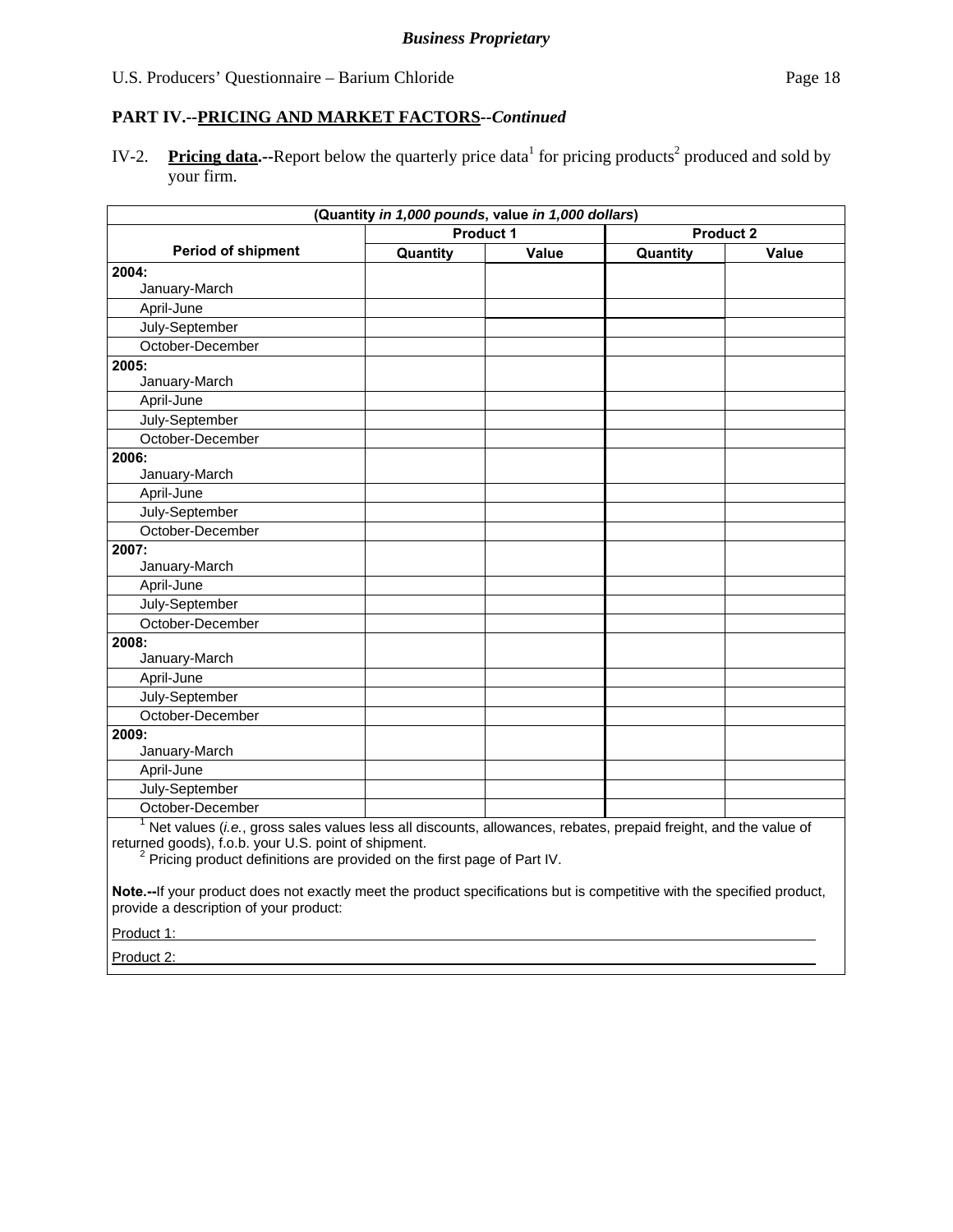# **PART IV.--PRICING AND MARKET FACTORS***--Continued*

| $IV-3.$ |                 | <b>Price setting.</b> -- How does your firm determine the prices that it charges for sales of barium<br>chloride (check all that apply)? If your firm issues price lists, please include a copy of a recent<br>price list with your submission. If your price list is large, please only submit some sample pages.                                            |                               |                        |                    |
|---------|-----------------|---------------------------------------------------------------------------------------------------------------------------------------------------------------------------------------------------------------------------------------------------------------------------------------------------------------------------------------------------------------|-------------------------------|------------------------|--------------------|
|         |                 | Transaction by transaction                                                                                                                                                                                                                                                                                                                                    | $\Box$ Contracts              | $\Box$ Set price lists |                    |
|         |                 |                                                                                                                                                                                                                                                                                                                                                               |                               |                        |                    |
| $IV-4.$ | <i>apply</i> ). | <b>Discount policy.</b> -- Please indicate and describe your firm's discount policies (check all that                                                                                                                                                                                                                                                         |                               |                        |                    |
|         |                 | Quantity discounts                                                                                                                                                                                                                                                                                                                                            | Annual total volume discounts |                        | No discount policy |
|         |                 | Other--Please describe: <u>contract and the set of the set of the set of the set of the set of the set of the set of the set of the set of the set of the set of the set of the set of the set of the set of the set of the set </u>                                                                                                                          |                               |                        |                    |
| $IV-5.$ | (a)             | Pricing terms for barium chloride.--<br>What are your firm's typical sales terms for its U.S.-produced barium chloride (e.g., $2/10$                                                                                                                                                                                                                          |                               |                        |                    |
|         | (b)             | On what basis are your prices of domestic barium chloride usually quoted? (check one)                                                                                                                                                                                                                                                                         |                               |                        | Delivered          |
| IV-6.   |                 | <b>Contract versus spot.</b> --Approximately what share of your firm's sales of its U.S.-produced<br>barium chloride in 2009 were on a (1) long-term contract basis (multiple deliveries for more than<br>12 months), (2) short-term contract basis (multiple deliveries up to and including 12 months), and<br>(3) spot sales basis (for a single delivery)? |                               |                        |                    |
|         |                 | Type of sale                                                                                                                                                                                                                                                                                                                                                  | Share of sales (percent)      |                        |                    |
|         |                 | Long-term contracts                                                                                                                                                                                                                                                                                                                                           |                               |                        |                    |
|         |                 | Short-term contracts                                                                                                                                                                                                                                                                                                                                          |                               |                        |                    |
|         |                 | Spot sales                                                                                                                                                                                                                                                                                                                                                    |                               |                        |                    |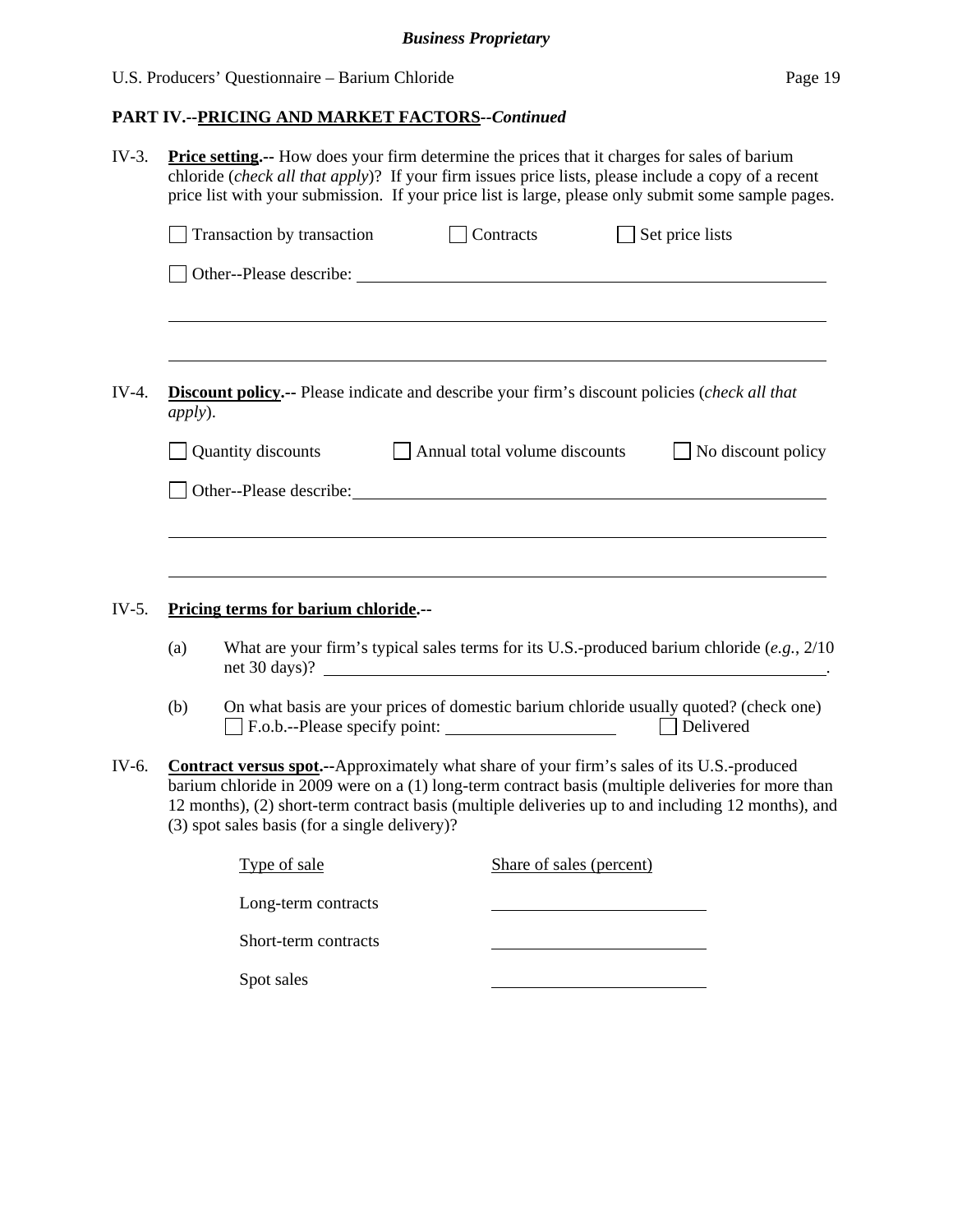#### **PART IV.--PRICING AND MARKET FACTORS***--Continued*

| IV-7. |              |                                                     | <b>Long-term contact provisions.</b> --If you sell on a long-term contract basis, please answer the<br>following questions with respect to provisions of a typical long-term contract.     |                |                             |
|-------|--------------|-----------------------------------------------------|--------------------------------------------------------------------------------------------------------------------------------------------------------------------------------------------|----------------|-----------------------------|
|       | (a)          |                                                     | What is the average duration of a contract?                                                                                                                                                |                |                             |
|       | (b)          |                                                     | Can prices be renegotiated during the contract period?                                                                                                                                     | $\mathbf{Yes}$ | $ $ No                      |
|       | (c)          |                                                     | Does the contract fix quantity, price, or both? $\Box$ Quantity                                                                                                                            |                | Price<br><b>Both</b>        |
|       | (d)          | Does the contract have a meet or release provision? |                                                                                                                                                                                            | $\vert$ Yes    | $\exists$ No                |
| IV-8. |              |                                                     | <b>Short-term contract provisions.--</b> If you sell on a short-term contract basis, please answer the<br>following questions with respect to provisions of a typical short-term contract. |                |                             |
|       | (a)          |                                                     | What is the average duration of a contract?                                                                                                                                                |                |                             |
|       | (b)          |                                                     | Can prices be renegotiated during the contract period?                                                                                                                                     | Yes            | N <sub>o</sub>              |
|       | (c)          |                                                     | Does the contract fix quantity, price, or both? $\Box$ Quantity                                                                                                                            |                | $\Box$ Price<br><b>Both</b> |
|       | (d)          | Does the contract have a meet or release provision? |                                                                                                                                                                                            | $\exists$ Yes  | $\Box$ No                   |
| IV-9. |              |                                                     | Lead times.--What is the average lead time between a customer's order and the date of delivery<br>for your firm's sales of your U.S.-produced barium chloride?                             |                |                             |
|       |              | Source                                              | Share of sales in 2009                                                                                                                                                                     |                | Lead time                   |
|       |              | From inventory                                      |                                                                                                                                                                                            |                |                             |
|       |              | Produced to order                                   |                                                                                                                                                                                            |                |                             |
|       | <b>Total</b> |                                                     | 100 %                                                                                                                                                                                      |                |                             |
|       |              | IV-10. Shipping information.--                      |                                                                                                                                                                                            |                |                             |

- (a) What is the approximate percentage of the total delivered cost of barium chloride that is accounted for by U.S. inland transportation costs? \_\_\_\_\_ percent.
- (b) Who generally arranges the transportation to your customers' locations? (check one)  $\Box$ Your firm or  $\Box$  purchaser
- (c) What proportion of your sales are delivered within 100 miles of your production facility? percent. Within 101 to 1,000 miles? percent. Over 1,000 miles? percent.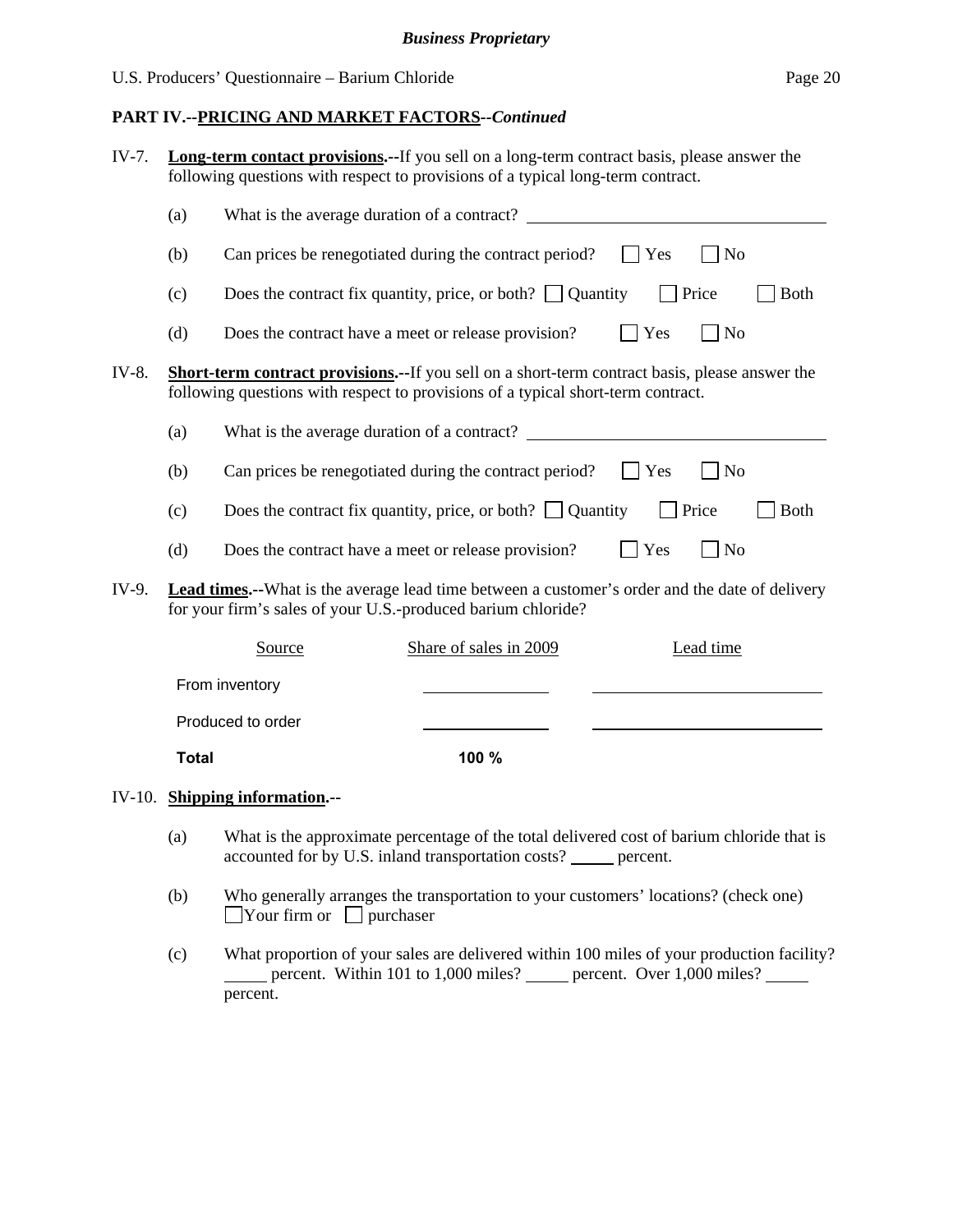## **PART IV.--PRICING AND MARKET FACTORS***--Continued*

IV-11. **Geographical shipments.--** What is the geographic market area in the United States served by your firm's barium chloride? (check all that apply)

| Geographic area                                                                                                         | $\sqrt{ }$ if applicable |
|-------------------------------------------------------------------------------------------------------------------------|--------------------------|
| <b>Northeast.</b> –CT, ME, MA, NH, NJ, NY, PA, RI, and VT.                                                              |                          |
| Midwest.-IL, IN, IA, KS, MI, MN, MO, NE, ND, OH, SD, and WI.                                                            |                          |
| <b>Southeast.–AL, DE, DC, FL, GA, KY, MD, MS, NC, SC, TN, VA, and WV.</b>                                               |                          |
| Central Southwest.-AR, LA, OK, and TX.                                                                                  |                          |
| <b>Mountains.-AZ, CO, ID, MT, NV, NM, UT, and WY.</b>                                                                   |                          |
| <b>Pacific Coast.–CA, OR, and WA.</b>                                                                                   |                          |
| <b>Other.</b> —All other markets in the United States not previously listed, including AK, HI,<br>PR, VI, among others. |                          |

IV-12. **End uses.--**Describe the end uses of the barium chloride that you manufacture. For each end-use product, what percentage of the total cost is accounted for by barium chloride?

| End use           |                              | Share of total cost (percent)                                                                     |  |
|-------------------|------------------------------|---------------------------------------------------------------------------------------------------|--|
|                   |                              |                                                                                                   |  |
|                   |                              |                                                                                                   |  |
|                   |                              |                                                                                                   |  |
| 1984?             |                              | IV-13. Changes in end uses.--Have there been any changes in the end uses of barium chloride since |  |
| $\blacksquare$ No | $\Box$ Yes--Please describe. |                                                                                                   |  |
|                   |                              |                                                                                                   |  |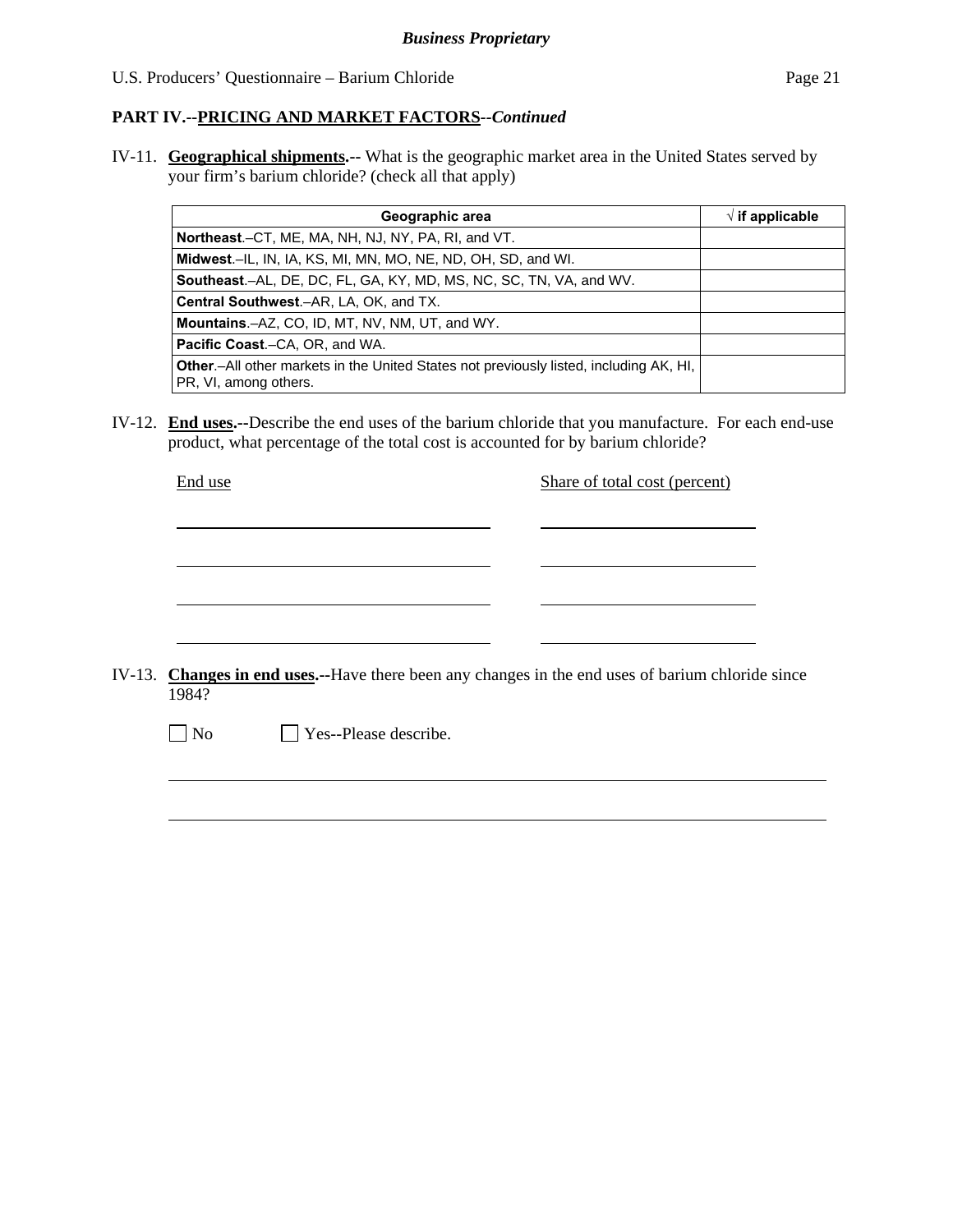## **PART IV.--PRICING AND MARKET FACTORS***--Continued*

| IV-14. <b>Anticipated changes in end uses.</b> --Do you anticipate any changes in terms of the end uses of |
|------------------------------------------------------------------------------------------------------------|
| barium chloride in the future?                                                                             |

 $\overline{a}$ 

 $\Box$  No  $\Box$  Yes--Please describe and identify the time period. Provide any underlying assumptions, along with relevant portions of business plans or other supporting documentation that address this issue.

IV-15. **Substitutes.--**Please list in order of importance any products that may be substituted for barium chloride. For each possible substitute product, please describe the degree of substitutability and indicate whether changes in the price of the substitute affect the price for barium chloride, and to what degree, the length of any time lag of such an effect.

| <b>Substitute</b> | <b>Description</b> | Have changes in the prices of this<br>substitute affected the price for barium<br>chloride? |
|-------------------|--------------------|---------------------------------------------------------------------------------------------|
| 1.                |                    | $\Box$ No<br>Yes--Please explain.                                                           |
| 2.                |                    | $\Box$ No<br>Yes--Please explain.                                                           |
| 3.                |                    | $\Box$ No<br>Yes--Please explain.                                                           |
| 4.                |                    | $\Box$ No<br>Yes--Please explain.                                                           |
| 5.                |                    | $\Box$ No<br>Yes--Please explain.                                                           |
|                   |                    |                                                                                             |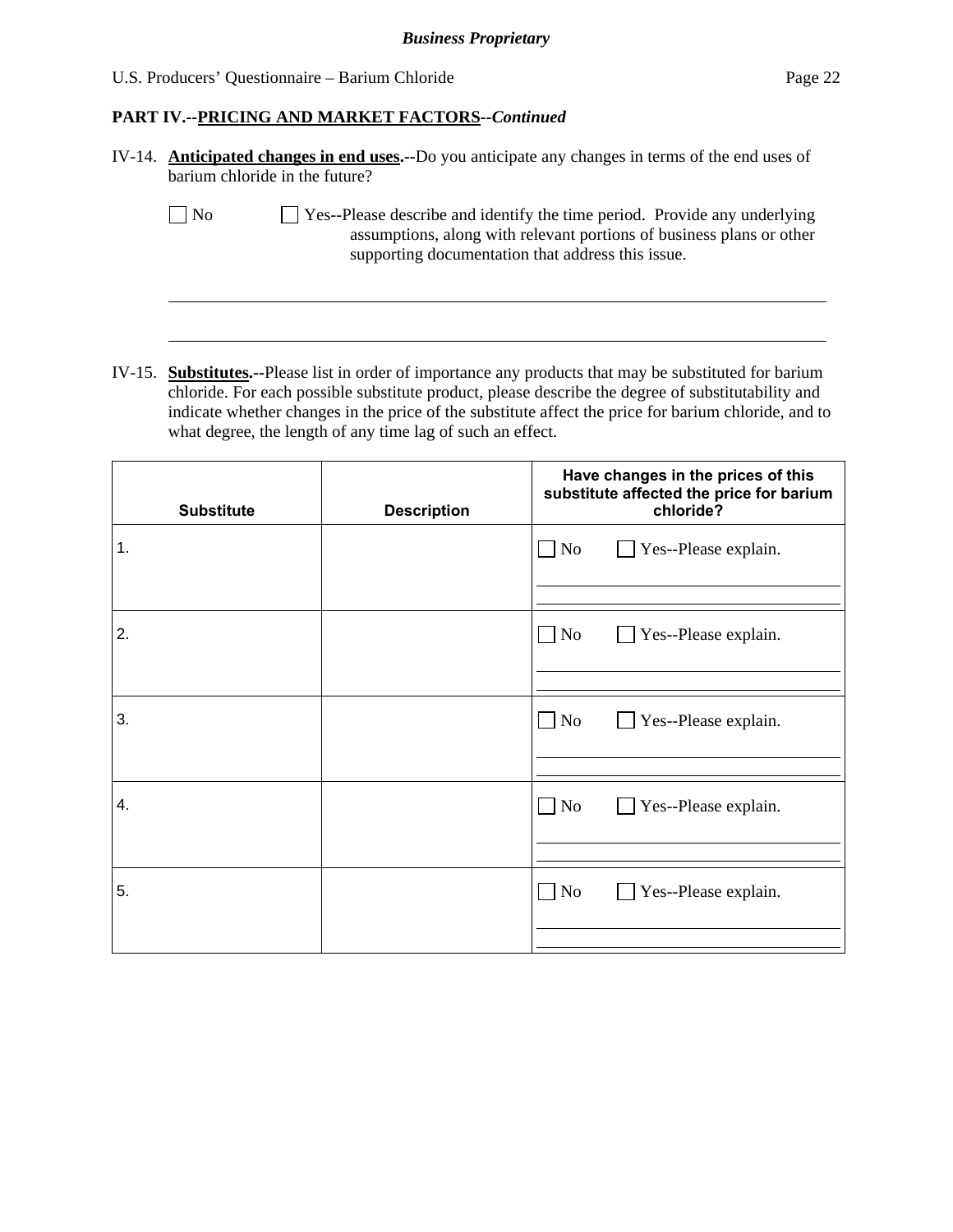# **PART IV.--PRICING AND MARKET FACTORS***--Continued*

| IV-16. Changes in substitutes.--Have there been any changes in the number or types of products that<br>can be substituted for barium chloride since 1984?                                                                                                                                                                                                                                                                              |
|----------------------------------------------------------------------------------------------------------------------------------------------------------------------------------------------------------------------------------------------------------------------------------------------------------------------------------------------------------------------------------------------------------------------------------------|
| Yes--Please explain.<br>$\overline{N_{0}}$                                                                                                                                                                                                                                                                                                                                                                                             |
| IV-17. Anticipated changes in substitutes.--Do you anticipate any changes in terms of the<br>substitutability of other products for barium chloride in the future?                                                                                                                                                                                                                                                                     |
| $ $ No<br>Yes--Please describe. Provide any underlying assumptions, along with<br>relevant portions of business plans or other supporting documentation<br>that address this issue.                                                                                                                                                                                                                                                    |
| IV-18. Raw materials.--To what extent have changes in the prices of raw materials affected your firm's                                                                                                                                                                                                                                                                                                                                 |
| selling prices for barium chloride since 1984? Also discuss any anticipated changes in your raw<br>material costs in the future, identifying the time period(s) involved and the factor(s) that you<br>believe would be responsible for such changes. Provide any underlying assumptions, along with<br>relevant portions of business plans or other supporting documentation that address this issue.                                 |
|                                                                                                                                                                                                                                                                                                                                                                                                                                        |
| IV-19. Changes in factors affecting supply.--Have any changes occurred in any other factors affecting<br>supply (e.g., changes in availability or prices of energy or labor; transportation conditions;<br>production capacity and/or methods of production; technology; export markets; or alternative<br>production opportunities) that affected the availability of U.S.-produced barium chloride in the<br>U.S. market since 1984? |
| $\vert$ Yes--Please note the time period(s) of any such changes, the factors(s)<br>$\Box$ No<br>involved, and the impact such changes had on your shipment volumes<br>and prices.                                                                                                                                                                                                                                                      |
|                                                                                                                                                                                                                                                                                                                                                                                                                                        |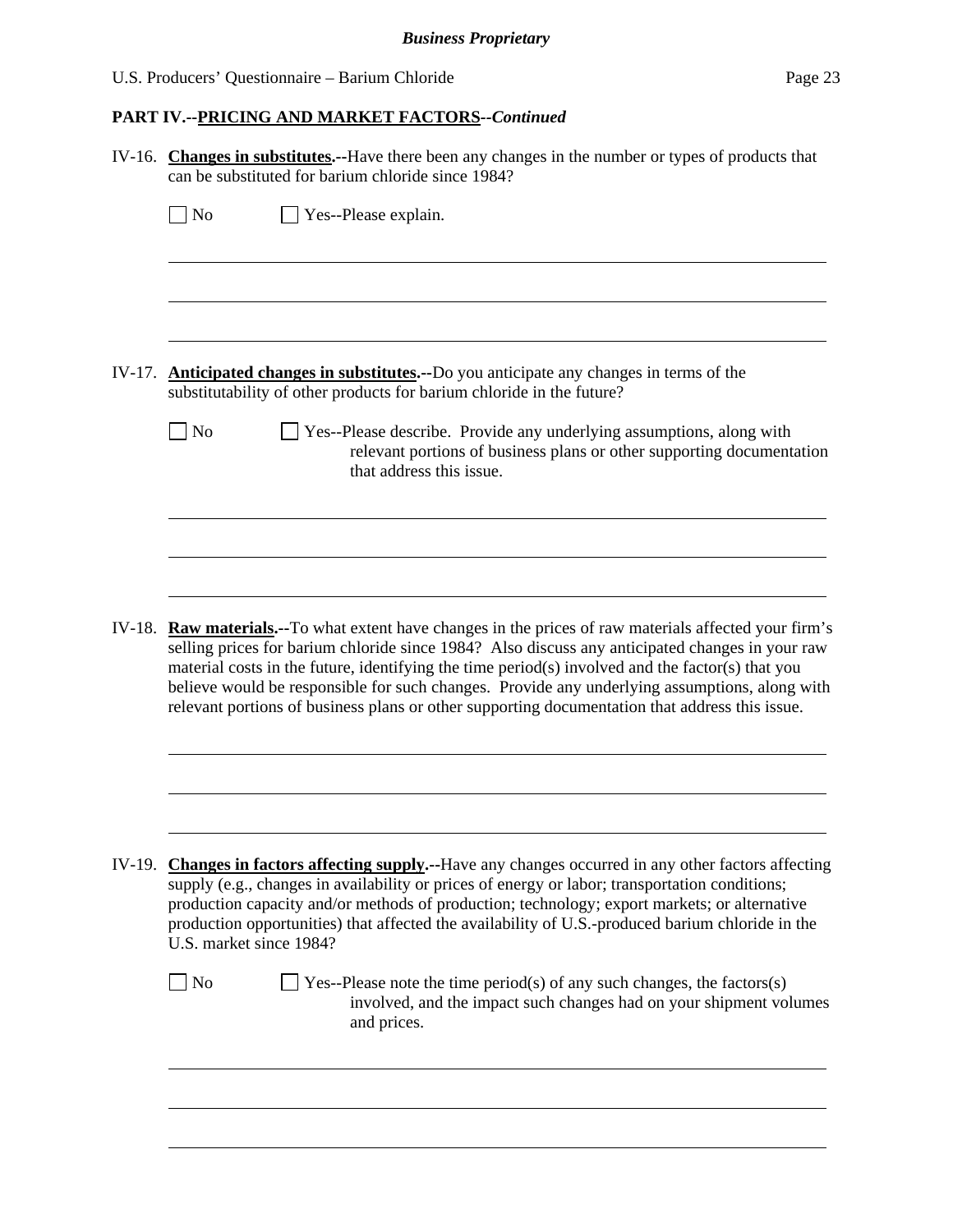## **PART IV.--PRICING AND MARKET FACTORS***--Continued*

#### IV-20. **Availability of supply (U.S.-produced).--**

- (a) Do you anticipate any changes in terms of the availability of U.S.-produced barium chloride in the U.S. market in the future?
	- $\Box$  Increase  $\Box$  No change  $\Box$  Decrease

l

l

(b) If you anticipate changes in supply, please identify the changes, including the time period and the impact of such changes on shipment volumes and prices. Provide any underlying assumptions, along with relevant portions of business plans or other supporting documentation that address this issue.

IV-21. **Availability of supply (nonsubject).--**Has the availability of NONSUBJECT barium chloride (*i.e.*, barium chloride imported from countries other than China) changed since 1984?

| $\Box$ Yes--Please explain.<br>$\overline{N_{0}}$                                                                                                                                                                                                                                                                |
|------------------------------------------------------------------------------------------------------------------------------------------------------------------------------------------------------------------------------------------------------------------------------------------------------------------|
|                                                                                                                                                                                                                                                                                                                  |
|                                                                                                                                                                                                                                                                                                                  |
| IV-22. <b>Export constraints.</b> --Describe how easily your firm can shift its sales of barium chloride<br>between the U.S. market and alternative country markets. In your discussion, please describe any<br>contracts, other sales arrangements, or other constraints that would prevent or retard your firm |
| from shifting barium chloride between the U.S. and alternative country markets within a 12-<br>month period. Provide any underlying assumptions, along with relevant portions of business<br>plans or other supporting documentation that address this issue.                                                    |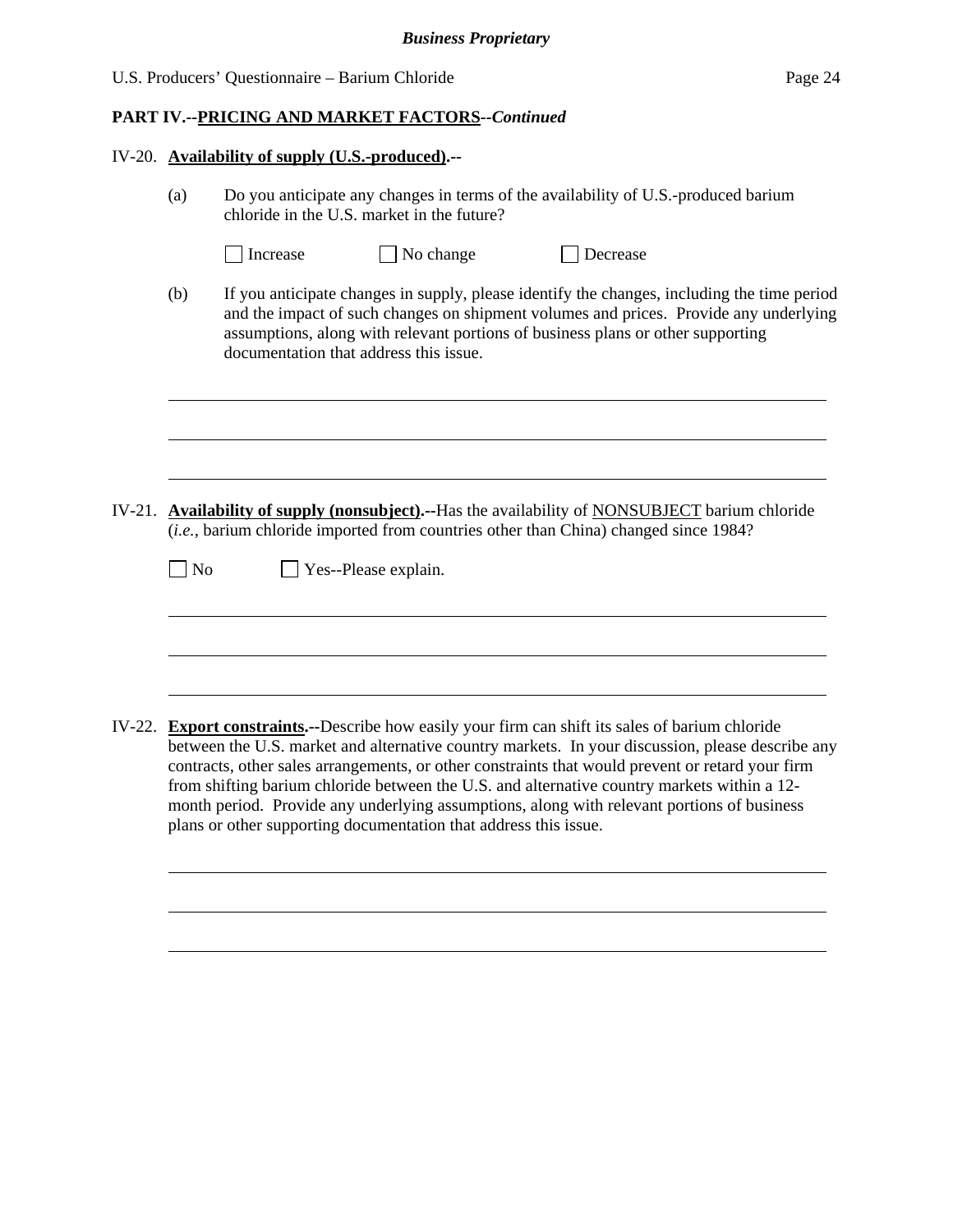# **PART IV.--PRICING AND MARKET FACTORS***--Continued*

|          | IV-23. Product changes.--Have there been any significant changes in the product range, product mix, or<br>marketing (including sales over the internet) of barium chloride since 1984? |                                                                                                                                                                                                                                                                                                                                                           |                                                                                                                                         |           |            |  |  |  |
|----------|----------------------------------------------------------------------------------------------------------------------------------------------------------------------------------------|-----------------------------------------------------------------------------------------------------------------------------------------------------------------------------------------------------------------------------------------------------------------------------------------------------------------------------------------------------------|-----------------------------------------------------------------------------------------------------------------------------------------|-----------|------------|--|--|--|
|          | $\rfloor$ No                                                                                                                                                                           |                                                                                                                                                                                                                                                                                                                                                           | $\Box$ Yes--Please describe and quantify if possible.                                                                                   |           |            |  |  |  |
|          |                                                                                                                                                                                        |                                                                                                                                                                                                                                                                                                                                                           |                                                                                                                                         |           |            |  |  |  |
|          |                                                                                                                                                                                        |                                                                                                                                                                                                                                                                                                                                                           |                                                                                                                                         |           |            |  |  |  |
| $IV-24.$ |                                                                                                                                                                                        | <b>Anticipated product changes.</b> --Do you anticipate any changes in terms of the product range,<br>product mix, or marketing (including sales over the internet) of barium chloride in the future?<br>Provide any underlying assumptions, along with relevant portions of business plans or other<br>supporting documentation that address this issue. |                                                                                                                                         |           |            |  |  |  |
|          | No                                                                                                                                                                                     |                                                                                                                                                                                                                                                                                                                                                           | Yes--Please identify, including the time period.                                                                                        |           |            |  |  |  |
|          |                                                                                                                                                                                        | IV-25. Demand trends.--                                                                                                                                                                                                                                                                                                                                   |                                                                                                                                         |           |            |  |  |  |
|          | (a)                                                                                                                                                                                    |                                                                                                                                                                                                                                                                                                                                                           | How has the demand within the United States for barium chloride changed since 1984?<br>What principal factors affect changes in demand? |           |            |  |  |  |
|          |                                                                                                                                                                                        | Increased                                                                                                                                                                                                                                                                                                                                                 | No Change                                                                                                                               | Decreased | Fluctuated |  |  |  |
|          | (b)                                                                                                                                                                                    |                                                                                                                                                                                                                                                                                                                                                           | How has the demand outside the United States (if known) for barium chloride changed                                                     |           |            |  |  |  |
|          |                                                                                                                                                                                        |                                                                                                                                                                                                                                                                                                                                                           | since 1984? What principal factors affect changes in demand?                                                                            |           |            |  |  |  |
|          |                                                                                                                                                                                        | Increased                                                                                                                                                                                                                                                                                                                                                 | No Change                                                                                                                               | Decreased | Fluctuated |  |  |  |
|          |                                                                                                                                                                                        |                                                                                                                                                                                                                                                                                                                                                           |                                                                                                                                         |           |            |  |  |  |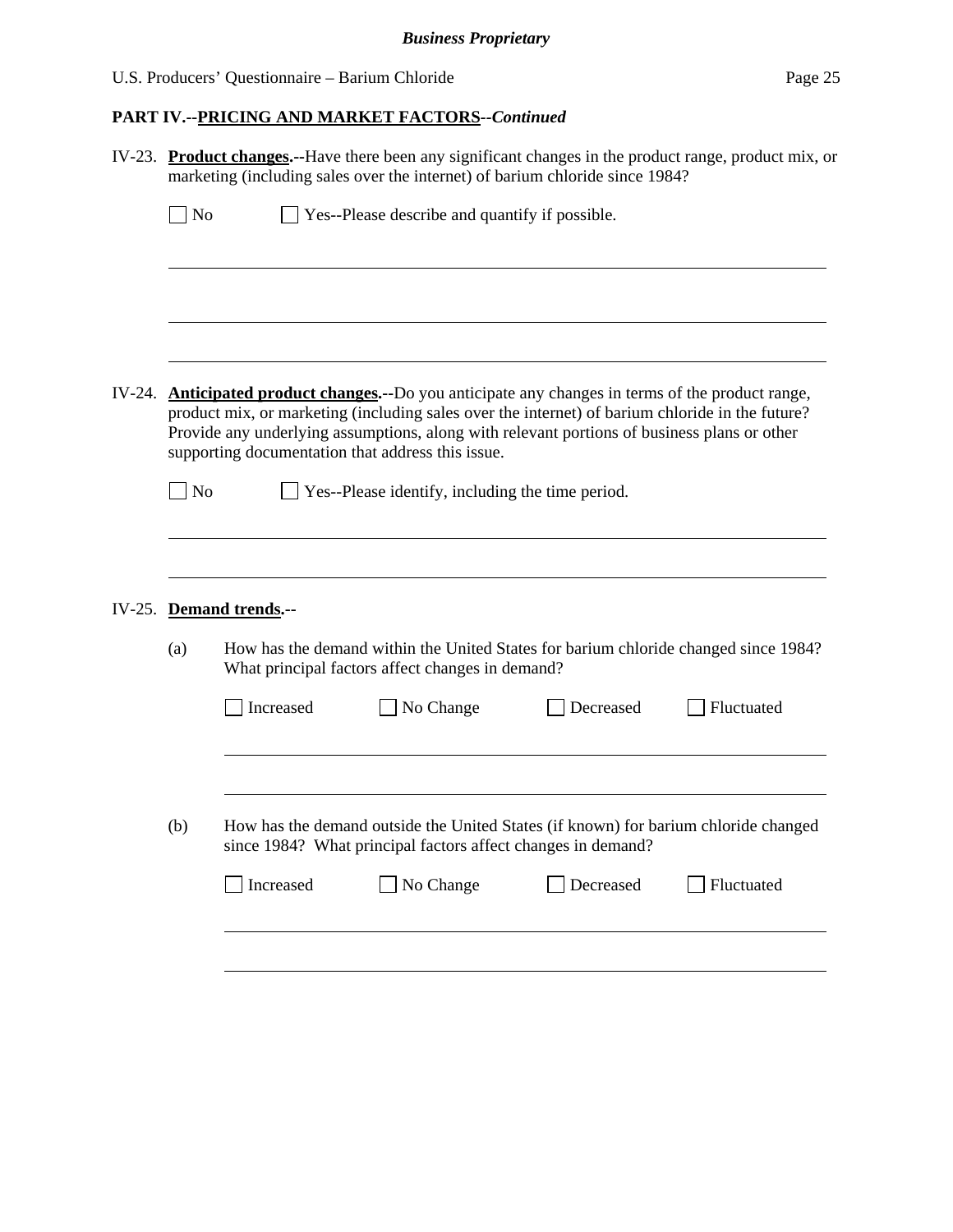## **PART IV.--PRICING AND MARKET FACTORS***--Continued*

|        |              | IV-26. <b>Anticipated demand trends.</b> —                                                                                                                                                                                  |  |  |  |
|--------|--------------|-----------------------------------------------------------------------------------------------------------------------------------------------------------------------------------------------------------------------------|--|--|--|
|        | (a)          | Do you anticipate any future changes in barium chloride demand within the United<br>States?                                                                                                                                 |  |  |  |
|        |              | N <sub>o</sub><br>Yes--Please describe and identify the time period. Provide any<br>underlying assumptions, along with relevant portions of<br>business plans or other supporting documentation that address<br>this issue. |  |  |  |
|        |              |                                                                                                                                                                                                                             |  |  |  |
|        | (b)          | Do you anticipate any future changes in barium chloride demand outside the United<br>States?                                                                                                                                |  |  |  |
|        |              | N <sub>o</sub><br>Yes--Please describe and identify the time period. Provide any<br>underlying assumptions, along with relevant portions of<br>business plans or other supporting documentation that address<br>this issue. |  |  |  |
|        |              |                                                                                                                                                                                                                             |  |  |  |
| IV-27. | comparisons. | <b>Price comparisons.</b> --Please compare market prices of barium chloride in U.S. and non-U.S.<br>markets, if known. Provide specific information as to time periods and regions for any price                            |  |  |  |
|        |              |                                                                                                                                                                                                                             |  |  |  |

IV-28. **Market studies.--**Please provide as a separate attachment to this request any studies, surveys, etc. that you are aware of that quantify and/or otherwise discuss barium chloride supply (including production capacity and capacity utilization) and demand in (1) the United States, (2) each of the other major producing/consuming countries, including China, and (3) the world as a whole. Of particular interest is such data from 1984 to the present and forecasts for the future.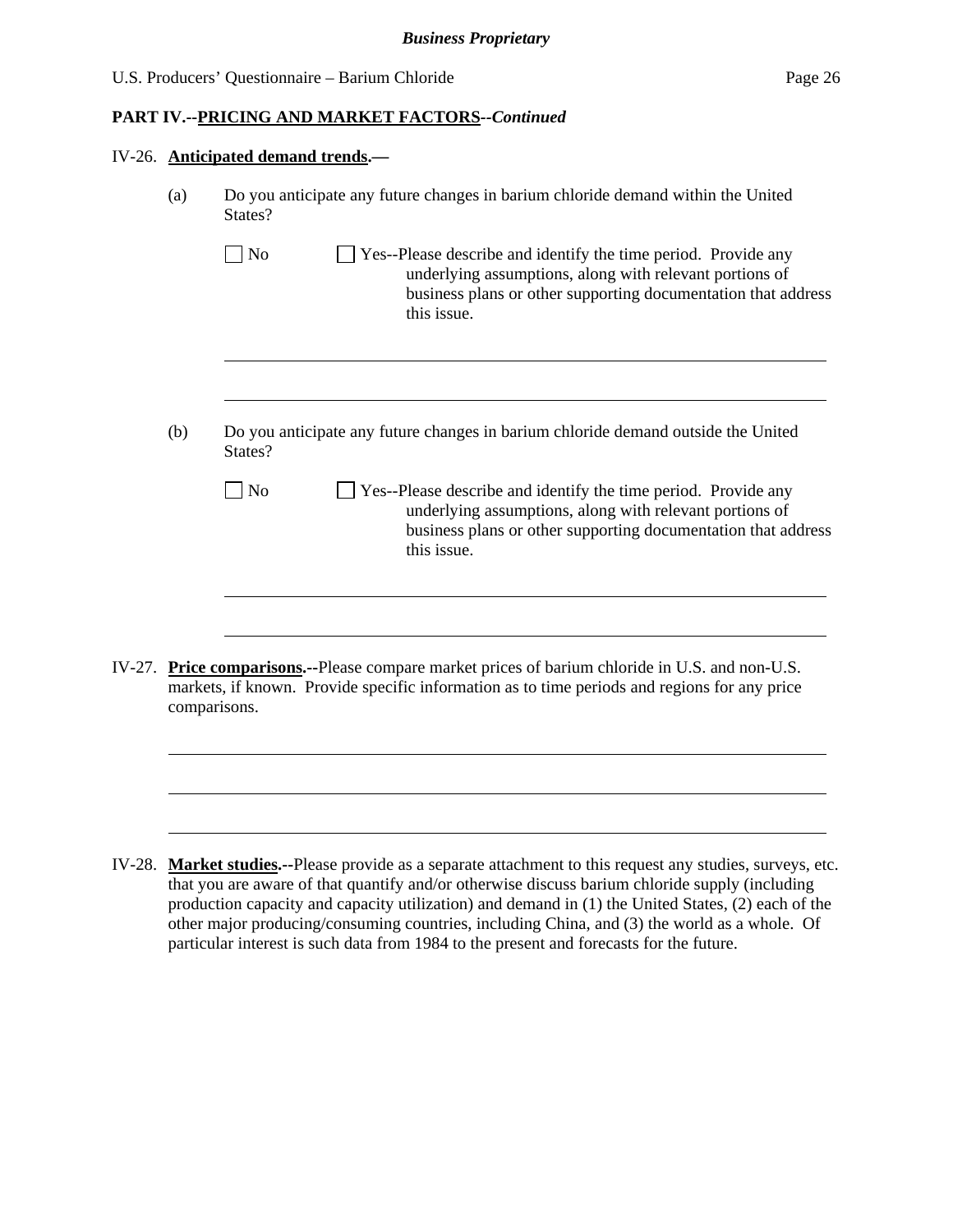# **PART IV.--PRICING AND MARKET FACTORS***--Continued*

| IV-29. Barriers to trade.--Are your exports of barium chloride subject to any tariff or non-tariff barriers<br>to trade in other countries?                                                                                                                                                                                                     |       |                                                                                                                                                                                                                                                                                                         |                 |  |  |
|-------------------------------------------------------------------------------------------------------------------------------------------------------------------------------------------------------------------------------------------------------------------------------------------------------------------------------------------------|-------|---------------------------------------------------------------------------------------------------------------------------------------------------------------------------------------------------------------------------------------------------------------------------------------------------------|-----------------|--|--|
| $\rfloor$ No<br>Yes--Please list the countries and describe any such barriers and any<br>significant changes in such barriers that have occurred since 1984, or<br>that are expected to occur in the future.                                                                                                                                    |       |                                                                                                                                                                                                                                                                                                         |                 |  |  |
|                                                                                                                                                                                                                                                                                                                                                 |       | IV-30. <b>Interchangeability.</b> --Is barium chloride produced in the United States and in other countries<br>interchangeable (i.e., can they physically be used in the same applications)? Please indicate<br>below, using "A" to indicate that the products from a specified country-pair are always |                 |  |  |
| interchangeable, "F" to indicate that the products are <i>frequently</i> interchangeable, "S" to indicate<br>that the products are <i>sometimes</i> interchangeable, "N" to indicate that the products are <i>never</i><br>interchangeable, and "0" to indicate <i>no familiarity</i> with products from a specified country-pair. <sup>1</sup> |       |                                                                                                                                                                                                                                                                                                         |                 |  |  |
| Country-pair                                                                                                                                                                                                                                                                                                                                    | China | India                                                                                                                                                                                                                                                                                                   | Other countries |  |  |
| <b>United States</b>                                                                                                                                                                                                                                                                                                                            |       |                                                                                                                                                                                                                                                                                                         |                 |  |  |
| China                                                                                                                                                                                                                                                                                                                                           |       |                                                                                                                                                                                                                                                                                                         |                 |  |  |
| India                                                                                                                                                                                                                                                                                                                                           |       |                                                                                                                                                                                                                                                                                                         |                 |  |  |
| <sup>1</sup> For any country-pair producing barium chloride which is sometimes or never interchangeable, please<br>explain the factors that limit or preclude interchangeable use:                                                                                                                                                              |       |                                                                                                                                                                                                                                                                                                         |                 |  |  |
|                                                                                                                                                                                                                                                                                                                                                 |       |                                                                                                                                                                                                                                                                                                         |                 |  |  |